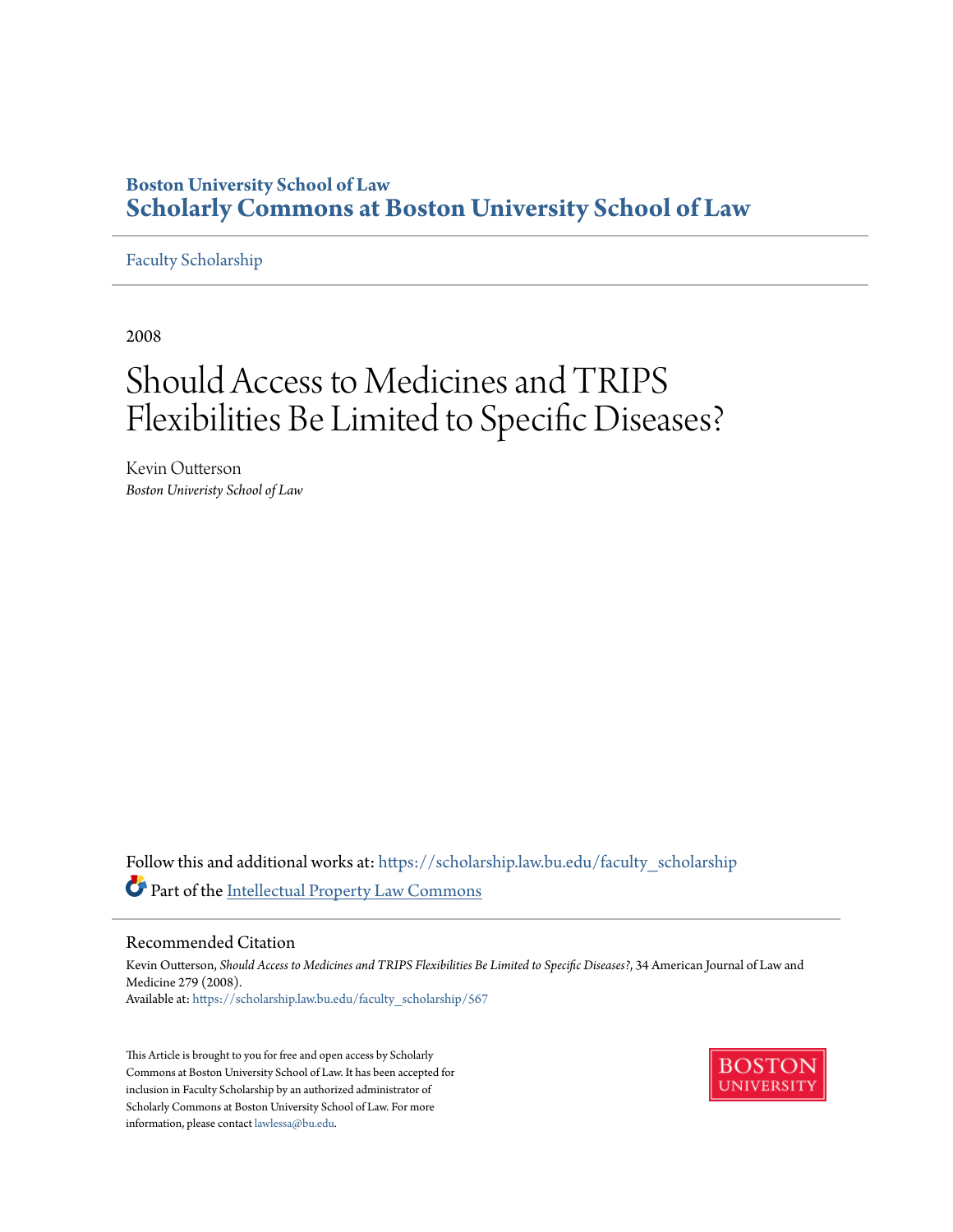American Journal of Law & Medicine, 34 (2008): 317-338 © 2008 American Society of Law, Medicine & Ethics Boston University School of Law

## Should Access to Medicines And TRIPS Flexibilities Be Limited To Specific Diseases?

Kevin Outterson†

 $\overline{a}$ 

#### I. DISEASE-BASED LIMITATIONS IN GLOBAL PATENT LAW

The health needs of most of the world's population are not well served by patent-based pharmaceutical markets. The poor in low- and medium-income countries (LMICs) lack the financial resources to sustain the attention of global commercial drug companies. After an extensive consultation process, in 2006, the World Health Organization's Commission on Innovation, Intellectual Property and Public Health issued its Report (the WHO CIPIH Report), finding this concern to be significant:

In the context of our work one of the important points is that, where the market has very limited purchasing power, as is the case for diseases affecting millions of poor people in developing countries, patents are not a relevant factor or effective in stimulating R&D and bringing new products to market. 1

On this issue, the WHO CIPIH Report was preceded by the Access to Medicines movement, an informal coalition of civil society organizations such as Médecins Sans Frontières, Treatment Action Campaign, Health GAP, Oxfam, and Knowledge Ecology International (formerly the Consumer Project on Technology). These groups and many others identified patents on pharmaceuticals as an inappropriate barrier to access in developing countries.<sup>2</sup> They devoted particular attention to the World Trade

<sup>†</sup> Associate Professor, Boston University School of Law. Editor's Note: This symposium was held at Boston University in February 2008. In May 2008, the 61st World Health Assembly met in Geneva and adopted a Global Health Strategy on Public Health, Innovation and Intellectual Property, following the final meeting of the Inter-Govermental Working Group (IGWG 2) on May 3, 2008. This paper was circulated in draft form at IGWG 2, but has not been modified to account for the final resolution. In general, the WHA final resolution is supportive of the approach taken in this article, due to the efforts of many delegations and observers.

<sup>1</sup> World Health Organization, Report of the Commission on Intellectual Property Rights, Innovation and Public Health 22 (2006) [hereinafter WHO CIPIH Report].

<sup>2</sup> See, e.g., MÉDECINS SANS FRONTIÈRES, A GUIDE TO THE POST-2005 WORLD: TRIPS, R&D and Access to Medicines (2005), www.msf.org/msfinternational/invoke.cfm?compone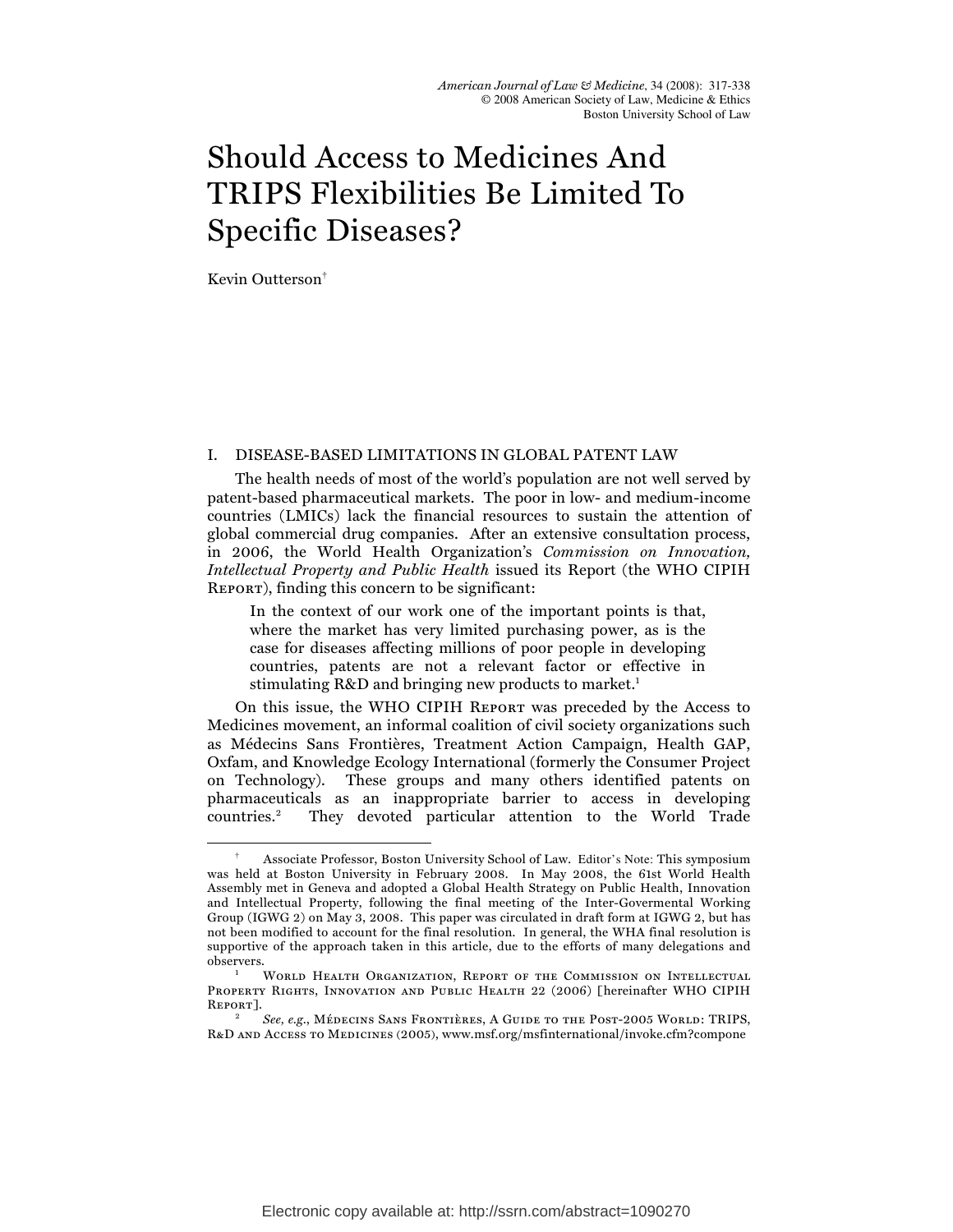Organization TRIPS Agreement, which is the minimum global legal standard for pharmaceutical patents.<sup>3</sup> In response to challenges about the need for innovation, some have reframed the movement as "Access + Innovation." This article follows in the Access + Innovation genre, attempting to simultaneously address both equitable access and optimal innovation.<sup>4</sup>

Global patent-based pharmaceutical companies and the United States Trade Representative (USTR) have not been particularly supportive of the Access + Innovation agenda.<sup>5</sup> Many attempts have been resisted, even to the point of suing South Africa for its use of unlicensed AIDS drugs in the face of an epidemic.<sup>6</sup> In response to sustained global pressure, the companies eventually conceded the case in South Africa, and the WTO members unanimously adopted the Doha Declaration in November 2001. However, several attempts have been made to limit access initiatives and TRIPS flexibilities to particular diseases, namely AIDS, tuberculosis and malaria, or more generally to infectious public health emergencies.<sup>7</sup>

The primary concern appears to be profit-driven: companies are concerned that any flexibilities for LMICs could lead to price erosion in highincome markets, through physical or virtual arbitrage,<sup>8</sup> demands for expanded access, compulsory licensing, or other TRIPS flexibilities.<sup>9</sup> These concerns are especially acute for blockbuster drugs treating major chronic diseases.

4 For a longer treatment on this balance, see Kevin Outterson, *Pharmaceutical* Arbitrage: Balancing Access and Innovation in International Prescription Drug Markets, 5 YALE J. HEALTH POL'Y, L. & ETHICS 193-286 (2005), available www.ssrn.com/abstract=567742 [hereinafter Pharmaceutical Arbitrage].

5 See e.g., Michael P. Ryan, Knowledge Diplomacy: Global Competition and the Politics of Intellectual Property (Brookings Institution Press 1998); Duncan Matthews, Globalizing Intellectual Property Rights (Richard Higgott ed., Routledge 2002); Peter Drahos with John Braithwaite, Information Feudalism: Who Owns the Knowledge Economy? (The New Press 2002); Susan K. Sell, Power and Ideas: North-South Politics of Intellectual Property and Antitrust (James N. Rosenau, ed., State University of New York Press 1998); Susan K. Sell, Private Power, Public law: The Globalization of Intellectual Property Rights (Steve Smith, ed., Cambridge University Press 2003); Laurence R. Helfer, Regime Shifting: The TRIPS Agreement and New Dynamics of International Intellectual Property Lawmaking, 29 Yale J. Int'l L. 1 (2004). For a report that ranks pharmaceutical companies based upon their commitment to access initiatives, see Access to Medicine Index, www.atmindex.org (last visited Mar. 24, 2008).

6 WHO CIPIH REPORT, supra note 1, at 121.

 $\overline{a}$ 

7 See infra Section III; see also U.S. Gen. Accounting Office, GAO Report 07-1198, U.S. Trade Policy Guidance on WTO Declaration on Access to Medicines May Need Clarification 15, 19, 23 (Sept. 2007) [hereinafter, GAO Trade Policy Report].

8 Pharmaceutical Arbitrage, supra note 4, at 193-286; Outterson & Kesselheim, Market-Based Licensing for HPV Vaccines in Developing Countries, 27 HEALTH AFF. 131, 131 (2008); GAO Trade Policy Report, supra note 7, at 24; WHO CIPIH Report, supra note 1, at 111-12. For a recent example of the conventional view, see Patricia M. Danzon, At What Price?, 449 NATURE 176 (2007).

9 Many LMICs have not taken advantage of the flexibilities permitted under TRIPS. William New, Disparities Seen In Developing Countries' TRIPS Implementation (Dec. 11, 2007), available at www.ip-watch.org/weblog/index.php?p=865. TRIPS permitted many developing countries to implement its provisions on a delayed basis. TRIPS Agreement, supra note 3, at arts. 65-66. After extensions, most developing countries must have

nt=article&objectid=88694E5B-0FED-434A-A21EDA1006002653&method=full\_html.

<sup>3</sup> See Agreement on Trade-Related Aspects of Intellectual Property Rights, Annex 1C art. 8(1), Apr. 15, 1994,3 3 I.L.M. 81, *available at* www.wto.org/english/docs\_e/legal\_e/27trips.pdf (Marrakesh Agreement Establishing the World Trade Organization) [hereinafter TRIPS or TRIPS Agreement].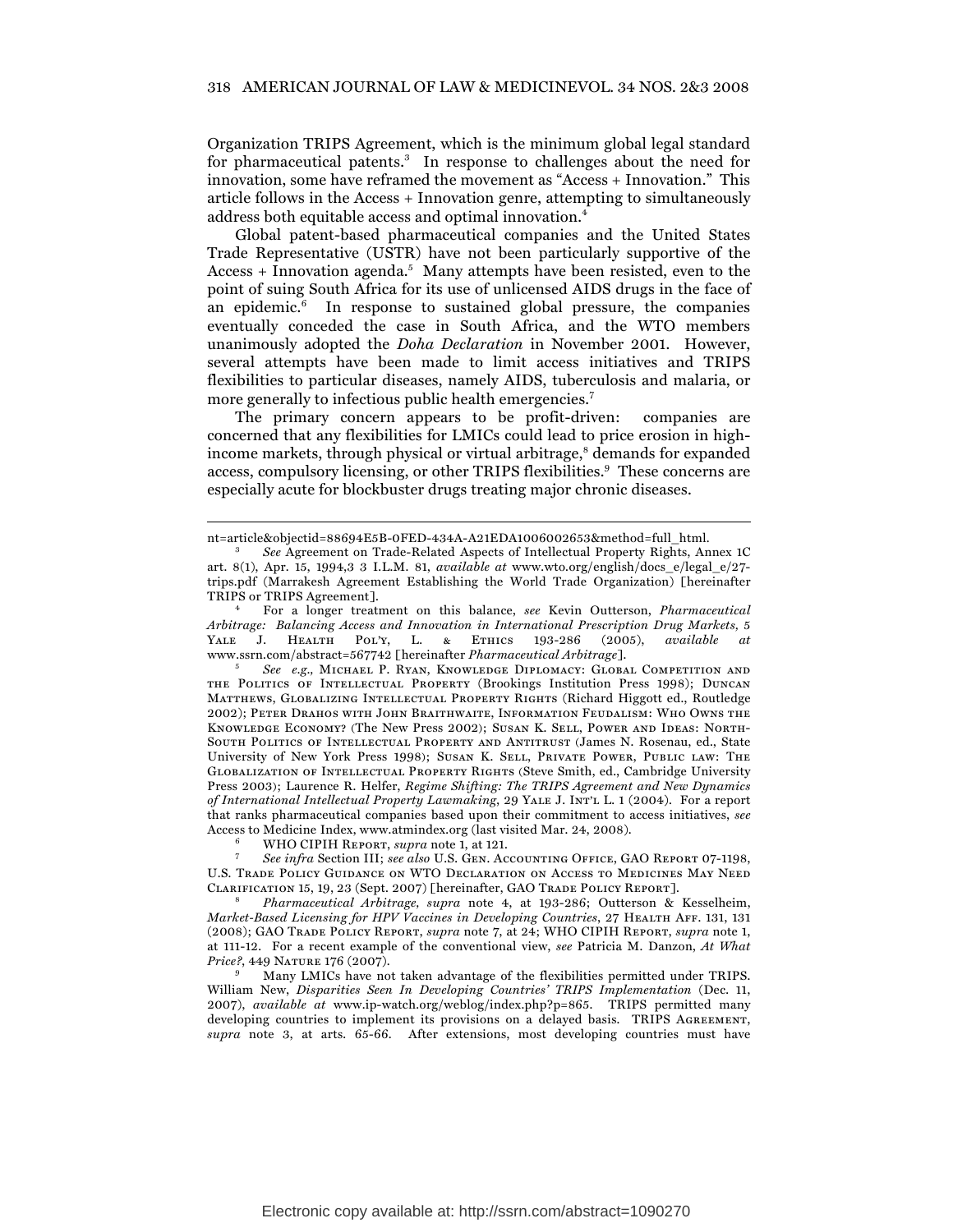Nothing in the TRIPS Agreement limits compulsory licenses or other flexibilities to a narrow category of diseases. In the *Doha Declaration* itself, the U.S. requested an explicit limitation to particular diseases, and was the last country to assent to the unanimous resolution.<sup>10</sup> The ultimate compromise language states:

We recognize the gravity of the public health problems afflicting many developing and least-developed countries, especially those resulting from HIV/AIDS, tuberculosis, malaria and other epidemics.<sup>11</sup>

At first blush, this appears to be a disease-specific limitation, but the Doha Declaration merely uses the Big 3 to illustrate examples of "national emergency or other circumstances of extreme urgency."<sup>12</sup> The Doha Declaration clearly supports WTO Members' rights to utilize TRIPS flexibilities – including compulsory licensure and parallel trade – to "protect public health" without regard to the type of disease:<sup>13</sup>

Accordingly, while reiterating our commitment to the TRIPS Agreement, we affirm that the Agreement can and should be interpreted and implemented in a manner supportive of WTO Members' right to protect public health and, in particular, to promote access to medicines for all.<sup>14</sup>

This point has been honored primarily in the breach. Under the *Doha* Declaration "Paragraph 6" process, compulsory licenses could be issued for export to low-income countries, bypassing Article 31(f) of the TRIPS Agreement, which restricts compulsory licenses predominantly for domestic use. When Canada enacted its Access to Medicines Regime to permit Paragraph 6 exports, the law limited compulsory licenses to specific listed

implemented the TRIPS Agreement by January 1, 2005, but the thirty "least developed countries" may defer full implementation for pharmaceutical products until 2016. World Trade Organization, Doha Ministerial Declaration on the TRIPS Agreement and Public Health of 20 Nov. 2001, WT/MIN(01)/DEC/2, ¶ 7 (2001) [hereinafter Doha Declaration]. Despite these concessions, all but three of Africa's Least Developed Countries (LDCs) have already adopted patent laws for pharmaceuticals. Phil Thorpe, STUDY ON THE IMPLEMENTATION OF the TRIPS Agreement by Developing Countries 1 (Comm. on Intellectual Prop. Rights, Study Paper 7) (2004). Similarly, Latin America has not fully availed itself of TRIPS flexibilities, with varying levels of sensitivity between countries. Gabriela Costa Chaves and Maria Auxiliadora Oliveira, A Proposal For Measuring The Degree of Public Health-Sensitivity of Patent Legislation In The Context of the WTO TRIPS Agreement, 85 BULL. WORLD HEALTH Org. (Jan. 2007). The TRIPS Agreement merely sets minimum periods of IP protection; the United States can still unilaterally extend patent protection, and has done so with copyright. WTO Members are also free to negotiate so-called "TRIPS-plus" agreements with additional provisions requiring protections in excess of the TRIPS Agreement's minimum standards. The U.S. has done so with a number of bilateral and multilateral treaties. MÉDECINS SANS Frontières, MSF Briefing note, Access to Medicines at Risk Across the Globe: What To Watch Out For in Free Trade Agreements with the United States 4-6 (2004). For an explanation of why most developing country patent offices have not taken full advantage of TRIPS flexibilities, see Peter Drahos, "Trust Me": Patent Offices in Developing Countries, 34 Am. J.L. & Med. (2008).

<sup>10</sup> GAO TRADE POLICY REPORT, supra note 7, at 23. 11

Doha Declaration, supra note 9, at par. 1.

<sup>12</sup> Id. at par.  $5(c)$ .

<sup>13</sup> Id. at par. 4,  $5(b)$ ,  $5(c)$ ,  $5(d)$ ; GAO TRADE POLICY REPORT, supra note 7, at 11-26.

<sup>14</sup> Doha Declaration, supra note 9, at par. 4.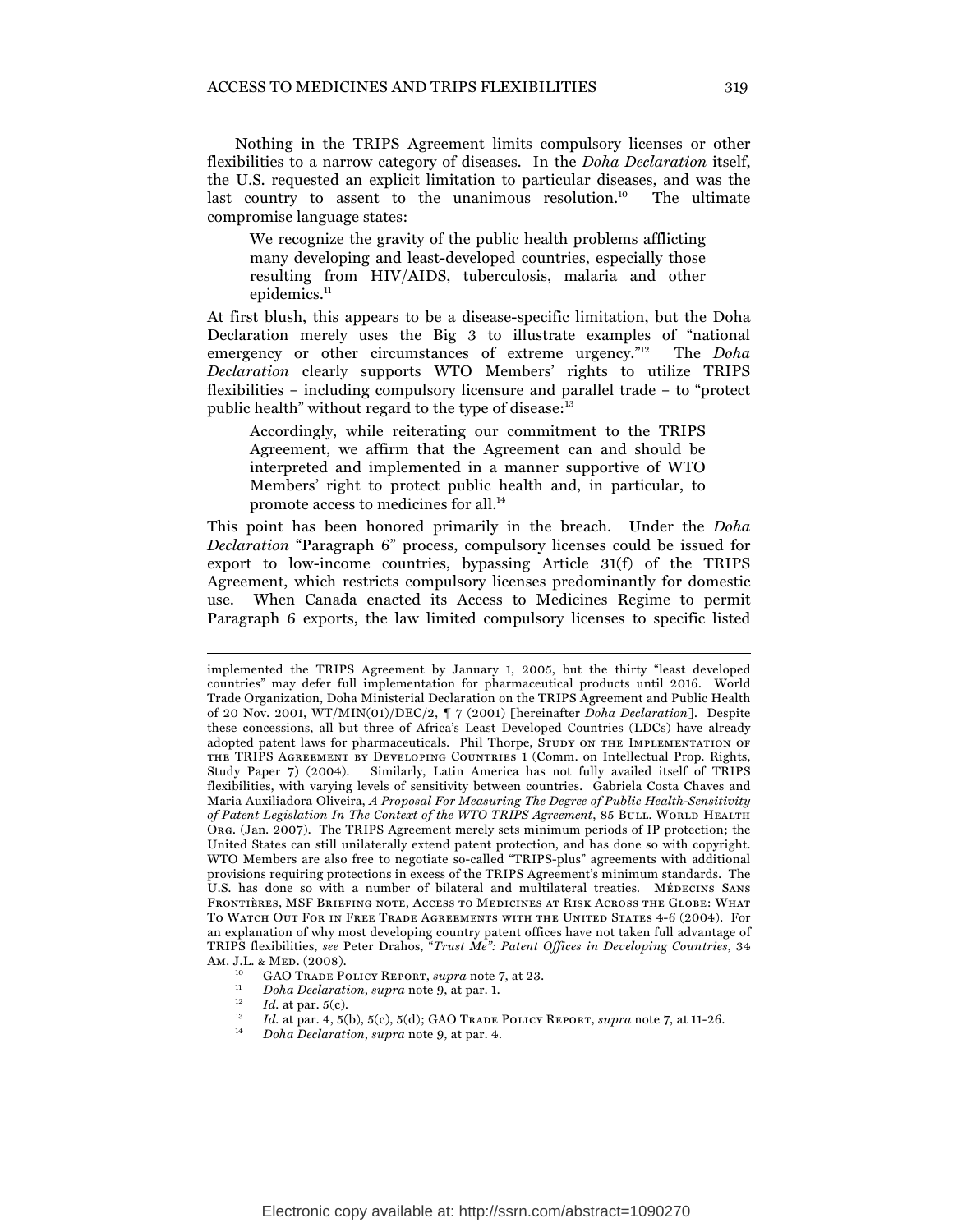medicines.<sup>15</sup> This list has been criticized for its excessive narrowness – only 57 drugs or vaccines.<sup>16</sup> The list is effectively limited to AIDS and off-patent medications. Many of the listed drugs treat AIDS; and most of those AIDS drugs are available generically already. Almost all of the other drugs on the list are off-patent or face legal generic competition in a similar form.<sup>17</sup> The only patented non-AIDS drugs on the list are eflornithine (for the treatment of African sleeping sickness) and levofloxacin (an important antibiotic). Others are just curious choices considering the global burden of disease (testosterone injection). Ivermectin is also listed, despite Merck's promise to donate it in the river blindness campaign. The very narrow positive list in the Canadian Access to Medicines Regime operates as a disease-specific limitation on compulsory licensure under Paragraph 6.

More recently, major drug companies and USTR have resisted Thailand's efforts to issue compulsory licenses on patented drugs for heart disease and cancer.<sup>18</sup> When Thailand attempted to use the very TRIPS flexibilities guaranteed and encouraged by the Doha Declaration, a backlash ensued from conservative media, pharmaceutical manufacturers, and the U.S. government. The Wall Street Journal editorial page attacked the Thai compulsory licenses as "seizures" that cynically distorted WTO rules, while a propertyrights activist group charged the Thai government with violating global trade rules.<sup>19</sup> Abbott, the manufacturer of lopinavir/ritonavir, withdrew pending applications for drugs in Thailand, including a heat-stable version of an important fixed-dose combination drug for AIDS with particular usefulness in a tropical climate.<sup>20</sup> The USTR then placed Thailand on the special 301 "priority watch list" for alleged violations of intellectual property law, mentioning in particular the compulsory license.<sup>21</sup>

<sup>&</sup>lt;sup>15</sup> The Jean Chretien Pledge to Africa Act, 2004 S.C., ch. 23 (Can.), available at www.canlii.org/ca/as/2004/c23/part2620%2Ehtml [hereinafter Canadian Access to Medicines Regime or CAMR]. The law created a positive list of drugs eligible for compulsory licensure, a procedural hurdle not required by the WTO. Id at Sched. 1.

<sup>&</sup>lt;sup>16</sup> Jillian C. Cohen-Kohler et al., Canada's Implementation of the Paragraph 6 Decision: Is It Sustainable Public Policy?, 3 GLOBALIZATION & HEALTH (2007), available at www.globalizationandhealth.com/content/3/1/12.<br><sup>17</sup> The off-patent drugs include:

amphotericin B, azithromycin, beclomethasone/beclometasone, ceftazidime, ceftriaxone, ciclosporin(e), ciprofloxacin, daunorubicin, doxorubicin, enalapril, erythromycin, etoposide, ibuprofen, isoniazid + pyrazinamide, insulin, ivermectin, levodopa + carbidopa, lithium carbonate, metoclopramide, metronidazole, morphine, nifedipine, nitrofurantoin, ofloxacin, potassium chloride, rifampin, salbutamol/albuterol, timolol. Patent status was taken from the U.S. FDA Orange Book. See Electronic Orange Book, Approved Drug Products with Therapeutic Equivalents, www.fda.gov/cder/ob/default.htm (last visited Mar. 24, 2008).

Apiradee Treerutkuarkul, Talks With Pharma-Giants Collapse, BANGKOK POST, Dec. 18, 2007; Brent Savoie, Thailand's Test: Compulsory Licensing In An Era of Epidemiologic Transition, 48 Va. J. Int'l L. 211 (2007); Outterson & Kesselheim, supra note 8, at 133.

<sup>&</sup>lt;sup>19</sup> Editorial, Bangkok's Drug War Goes Global, WALL STREET JOURNAL, Mar. 7, 2007; M. Vaughan, In Clash with Activists, Critics Charge Thailand Violation of Trade Rules, Intell. Prop. Watch, Mar. 19, 2007.

<sup>20</sup> Press Release, Médecins Sans Frontières, Abbott Should Reconsider its Unacceptable Decision to Not Sell New Medicines in Thailand (March 23, 2007), available at www.worldaidscampaign.info/index.php/en/campaigns/in\_country\_campaigns/asia/abbott\_s hould\_reconsider\_its\_unacceptable\_decision\_to\_not\_sell\_new\_medicines\_in\_thailand.

<sup>21</sup> Office of the U.S. Trade Representative, 2007 Special 301 Report 27 (2007) [hereinafter, SPECIAL 301 REPORT].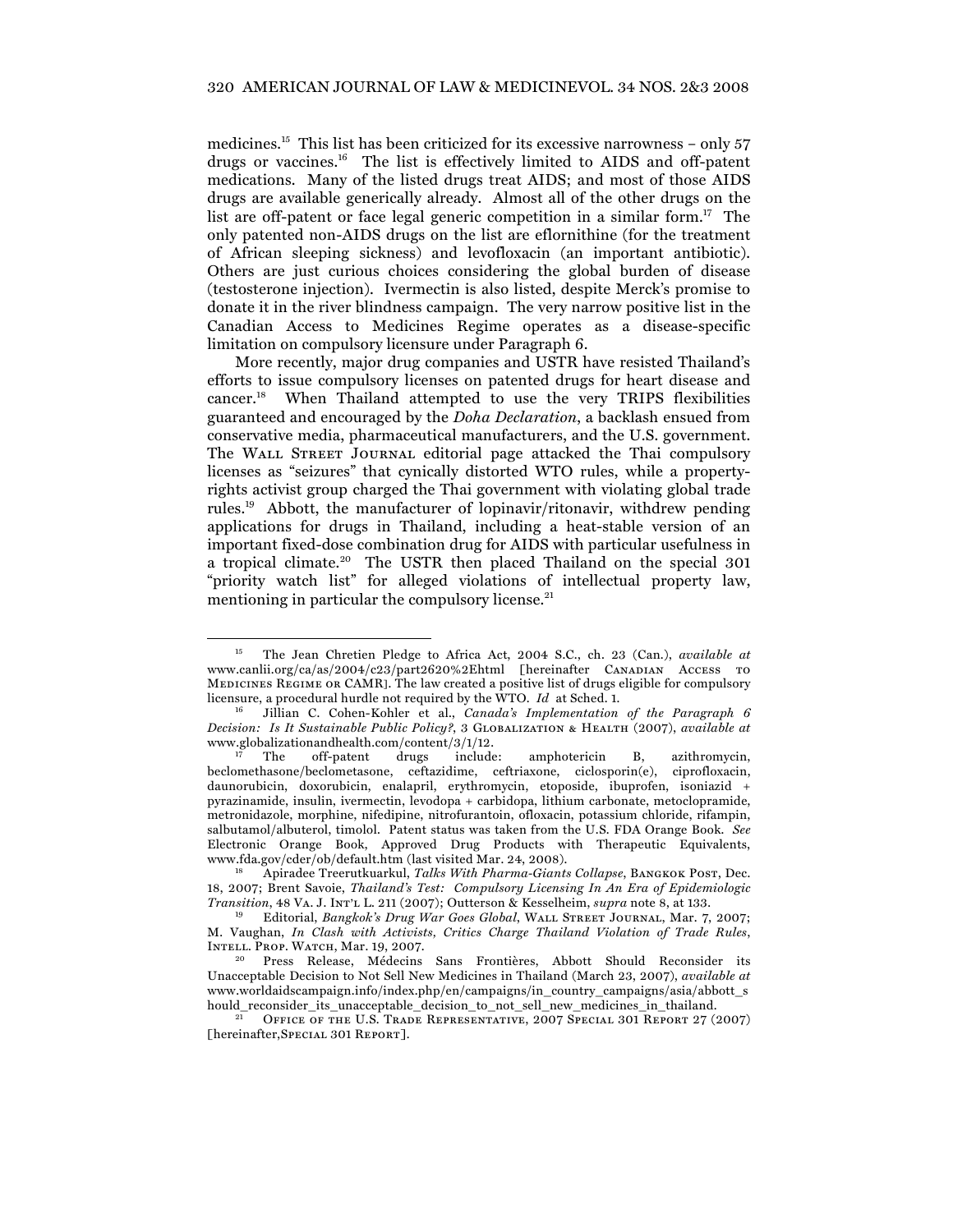The TRIPS Agreement is subject to dispute resolution under the WTO Dispute Settlement Understanding, but the U.S. Government is unlikely to initiate a WTO panel against Thailand. The TRIPS Agreement authorizes members like Thailand to issue compulsory licenses for these drugs.<sup>22</sup> For all the bluster in the Wall Street Journal, it is clear that the controlling legal texts do not limit the use of TRIPS flexibilities to any particular set of diseases.

Nor should they. From the perspective of public health, limiting access programs and TRIPS flexibilities to particular diseases would be quite dangerous and unnecessary. Dangerous because the diseases of the world's rich and poor countries are converging, including non-communicative diseases such as heart disease, stroke, diabetes, cancer and depression. Radically cheaper medicines for these conditions could significantly improve health in LMICs. Limitation is also unnecessary because proven tools can be deployed to preserve high-income markets while LMICs pursue equitable flexibilities. $^{23}$ 

Perhaps another factor is at work here as well. An implicit assumption is that the diseases of developing countries are essentially different from diseases in the United States or Europe. Paradigmatic cases include exotic tropical diseases such as ebola hemorrhagic fever<sup>24</sup> and onchocerciasis (river blindness). These neglected diseases and their victims are so remote from the U.S. experience that special charitable programs seem unobjectionable. Only a very small portion of the disease burden in developing countries comes from these exotic tropical neglected diseases.<sup>25</sup> Drugs produced for high-income markets can treat most of the global disease burden, such as the pressing need for cancer therapies in LMICs, where cancer deaths outnumber AIDS deaths.<sup>26</sup> The number one cause of death in LMICs is not a neglected tropical disease, but a familiar "rich country" killer: heart disease.<sup>27</sup>

To date, the important global legal texts retain broad application to all relevant diseases, but some parties continue to propose disease-specific limitations, most recently in the World Health Organization's Intergovernmental Working Group on Public Health, Innovation and

Indeed, as the GAO reports, the USTR itself concedes the point. See GAO TRADE POLICY REPORT, supra note 7, at 48-49. The USTR stated that the decision to place Thailand on the Special 301 "priority watch list" was based "not solely on [Thailand's] compulsory license decision." Id. at 49.

For my most recent defense of equitable access in the face of diversion, see generally Outterson & Kesselheim, supra note 8. For an earlier defense set in a broader theoretical context, see Pharmaceutical Arbitrage, supra note 4, at 261-68. In the context of adaptive innovation leading to the creation of a distinctive product, diversion is much less likely.

For more information about ebola hemorrhagic fever, see The Centers for Disease<br>and Prevention, Special Pathogens Branch (2006) *available at* Control and Prevention, Special Pathogens Branch (2006) available at www.cdc.gov/ncidod/dvrd/spb/mnpages/dispages/ebola.htm.

<sup>25</sup> See generally Roger S. Magnusson, Non-Communicable Diseases and Global Health Governance: Enhancing Global Processes to Improve Health Development, 3 GLOBALIZATION & HEALTH (May 22, 2007) available at www.globalizationandhealth.com/content/3/1/2.

<sup>&</sup>lt;sup>26</sup> Institute of Medicine, Cancer Control Opportunities in Low- and Middle-Income Countries (National Academies Press 2007).

<sup>&</sup>lt;sup>27</sup> See generally Thomas A. Gaziano, Reducing The Growing Burden of Cardiovascular Disease in the Developing World, 26 HEALTH AFF. 13 (2007); The Center for Global Health and Economic Development, A RACE AGAINST TIME: THE CHALLENGE OF CARDIOVASCULAR Disease in Developing Economies (New York: Columbia University, 2004).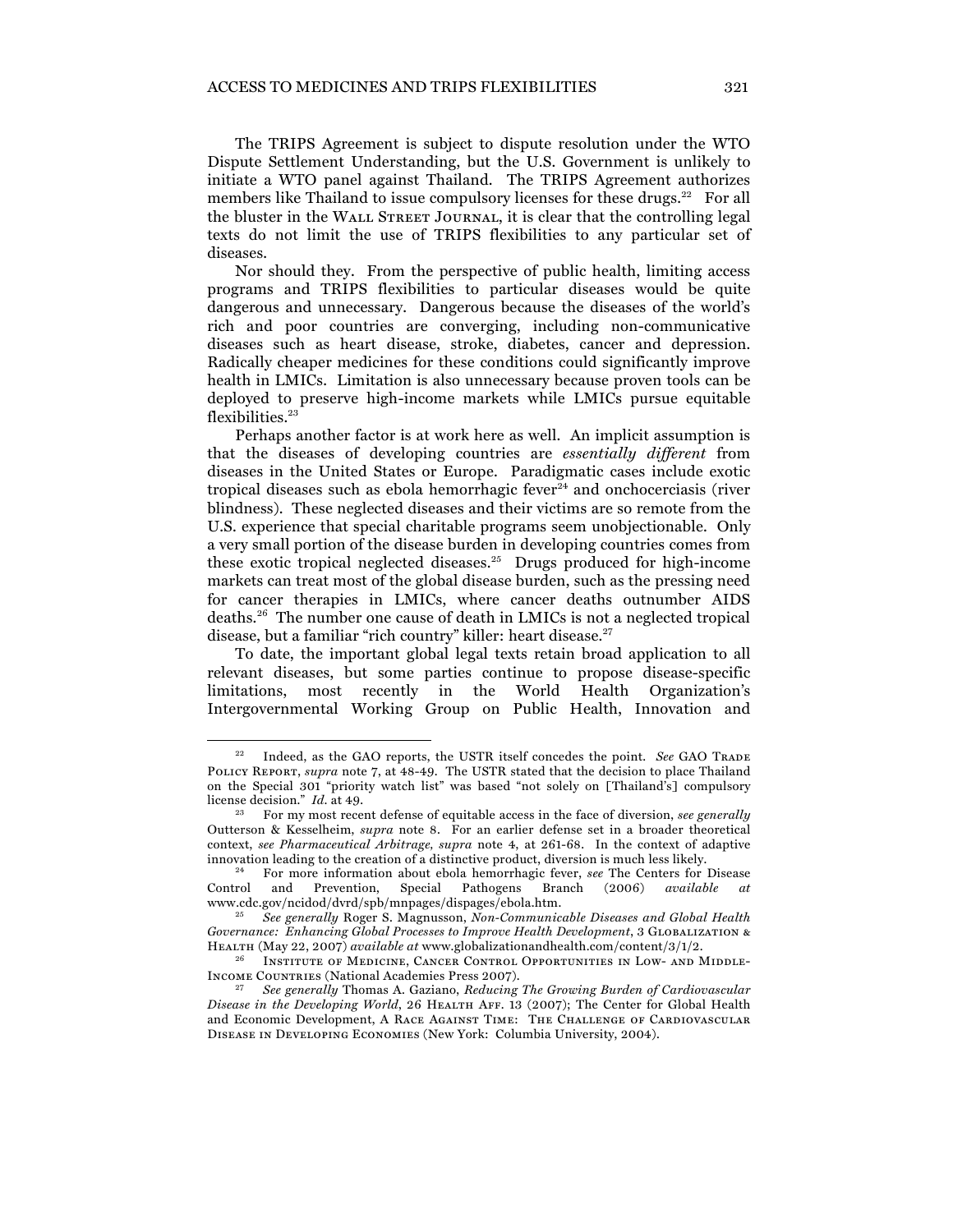Intellectual Property (the "WHO IGWG").<sup>28</sup> The WHO IGWG's task is to distill the WHO CIPIH Report into a global strategy and plan of action. This article hopes to influence the final text of the IGWG GLOBAL STRATEGY, finding that disease-specific limitations on access programs and TRIPS flexibilities are inappropriate in markets for medicines, but may have a place in markets for neglected disease innovation.

#### II. GLOBAL PHARMACEUTICAL MARKETS FOR MEDICINES & INNOVATION

In order to understand the relevance of disease-specific limitations, we must distinguish between markets for medicines and markets for innovation. The patent system joins them together, using patent-protected high prices for medicines to create markets for innovation. James Love and Tim Hubbard have suggested separating these markets through a prize system and generic licensing,<sup>29</sup> but for the purposes of this article we need only to conceptually distinguish between the two. My aim is to evaluate whether significant differences exist between high-income countries and LMICs that are relevant to global pharmaceutical markets.

#### A. Markets for Medicines

 $\overline{a}$ 

IP rights stimulate pharmaceutical innovation by creating an artificial market enforced by patents, trademarks, and exclusivity periods. IP rights enable companies to charge higher prices, which make these medicines more expensive in the absence of generic competition. Patent rents can price most of humanity out of the market, reducing access to life-saving medicines.<sup>30</sup> Paul Hunt, the UN Special Rapporteur on the right to the highest attainable standard of health, estimates that more than 2 billion people are effectively priced out of the market for patented drugs.<sup>31</sup> This message has been

<sup>28</sup> World Health Organization Intergovernmental Working Group on Public Health, Innovation and Intellectual Property, Draft Global Strategy and Plan of Action on Public Health, Innovation, and Intellectual Property, A/PHI/IGWG/2/2 (July 31, 2007), available at www.who.int/gb/phi/pdf/igwg2/PHI\_IGWG2\_2-en.pdf [hereinafter WHO IGWG]. An early form of this article was submitted to the WHO IGWG Public Hearing in September, 2007, available at www.who.int/phi/public\_hearings/second/co ntributions\_section1/Section1\_Kevin\_Outterson\_Boston\_Uni\_Full\_Contribution.pdf.

Tim Hubbard & James Love, A New Trade Framework for Global Healthcare  $R \otimes D$ , 2 PLoS Biology 147 (Feb. 2004). Other proposals for separating these markets have been recently summarized in Carl Nathan, Aligning Pharmaceutical Innovation With Medical Need, 13 Nat. Med. 304-308 (2007). The WHO CIPIH Report recommended further investigation of this proposal. WHO CIPIH Report, supra note 1, at 178 (Recommendation 3.6). For a philosophical approach, see Thomas Pogge, Harnessing the Power of Pharmaceutical Innovation, in The Power of Pills: Social, Ethical, and Legal Issues in Drug Development, Marketing, and Pricing 142-49 (Jillian Claire Cohen et al. eds., 2006).

F.M. Scherer, A Note on Global Welfare in Pharmaceutical Patenting, 27 WORLD Econ. 1127, 1141 (2004); Pharmaceutical Arbitrage, supra note 4, at 193; Robert Steinbrook, Closing the Affordability Gap for Drugs in Low-Income Countries, 357 New Eng. J. Med.  $1996-99$  (2007).

<sup>31</sup> Paul Hunt, Human Rights Guidelines for Pharmaceutical Companies in Relation to Access to Medicines, 19 Sept. 2007, at 1 (Draft for Consultation), available at www2.essex.ac.uk/human\_rights\_centre/rth/docs/PH%20draft%20guidelines%2019%20sept %202007.doc; see also Oxfam, Oxfam Briefing Paper 109: Investing For Life: Meeting Poor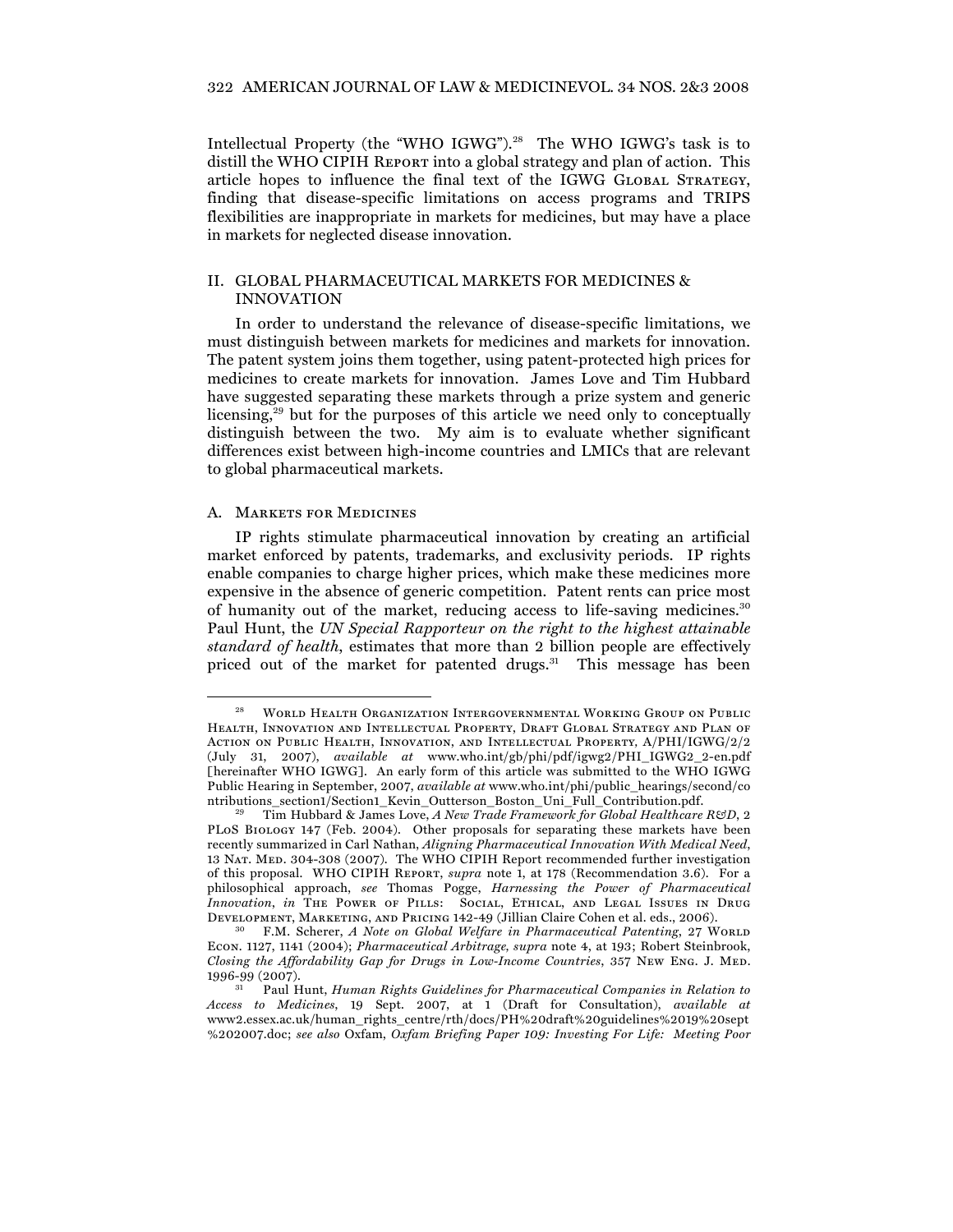articulated for many years by leading advocates for equitable access to medicines.<sup>32</sup> The WHO CIPIH REPORT found that the effectiveness of IP rights depends greatly on the context, especially the poverty of the patients needing medicines:

But where most consumers of health products are poor, as are the great majority in developing countries, the monopoly costs associated with patents can limit the affordability of patented health-care products required by poor people in the absence of other measures to reduce prices or increase funding. Thus the overall effect of intellectual property regimes is context-specific – the impact in a country such as India may differ from that in Thailand or in Ghana.<sup>33</sup>

In wealthier countries, access issues from IP-induced higher prices are ameliorated by government-subsidized insurance and other social mechanisms. The global market for medicines in high-income countries amounts to over \$550 billion in 2006.<sup>34</sup> High prescription drug prices are often paid by government or social insurance funds. These payors are the primary global markets for patent-based drug companies, even though some exercise monopsony power to negotiate lower drug prices.<sup>35</sup> Outside of the

33 <sup>33</sup> WHO CIPIH REPORT, *supra* note 1, at 20.<br><sup>34</sup> IMS Health estimates the global pharma

People's Needs for Access to Medicines Through Responsible Business Practices, Nov. 2007, at 2, available at www.oxfam.org/en/files/bp109\_investing\_for\_life\_0711.pdf/download.

<sup>32</sup> See, e.g., Médecins Sans Frontières, MSF Campaign Brochure 5 (2004), www.msf.org.au/education/resources/access-brochure.pdf ("Medicines aren't just any consumer goods."); Knowledge Ecology International, IGWG Submission on Collective Management of Intellectual Property – The Use of Patent Pools to Expand Access to Needed Medical Technologies, Sept. 30, 2007, www.who.int/phi/public\_hearings/en/; Oxfam, supra note 31.

IMS Health estimates the global pharmaceutical market at \$643 billion in 2006. Press Release, IMS Health, IMS Health Reports Global Pharmaceutical Market Grew 7.0 Percent in 2006, to \$643 Billion (Mar. 20, 2007), available at www.imshealth.com/ims/portal /front/articleC/0,2777,6599\_3665\_80560241,00.html. Companies do not typically break out their financial results by high-income v. low- and medium-income categories, but the World Health Assembly estimated that approximately 90% of drug sales are in developed countries. Intellectual Property Rights, Innovation, and Public Health, World Health Assembly Res. WHA56.27 10th plen. mtg., (May 28, 2003). My estimates also confirm that 90% or more of the patent-based drug companies' profits derive from high-income countries. Kevin Outterson, Patent Buy-Outs For Global Disease Innovations For Low- and Middle-Income Countries, 32 Am. J. L. & Med. 159, 160 (2006). For Merck, approximately 7.5% of its global revenues come from developing countries. Outterson & Kesselheim, supra note 8, at 134. In its 2006 Form 10-K filed with the U.S. Securities and Exchange Commission, Merck derived more than half of its global revenue from the United States in 2006. The "other" category accounted for 10.6% of global revenues, but this category included Australia and New Zealand while excluding Africa and the Middle East. Merck & Co. Inc., Annual Report (Form 10-K), at 120 n.20 (2007).

U.S. DEPARTMENT OF COMMERCE, PHARMACEUTICAL PRICE CONTROLS IN OECD Countries: Implications For U.S. Consumers, Pricing, Research and Development, and Innovation 3 (2004), available at www.ita.doc.gov/td/chemicals/drugpricingstudy.pdf (last visited Mar. 27, 2008) [hereinafter OECD Pricing Report]; see also Kevin Outterson, Testimony Before the Committee on Health, Education, Labor, & Pensions, United States Senate, HEARING ON: DRUG IMPORTATION: WOULD THE PRICE BE RIGHT? (Feb. 17, 2005) (critique of the Department of Commerce Report), available at ssrn.com/abstract=706849.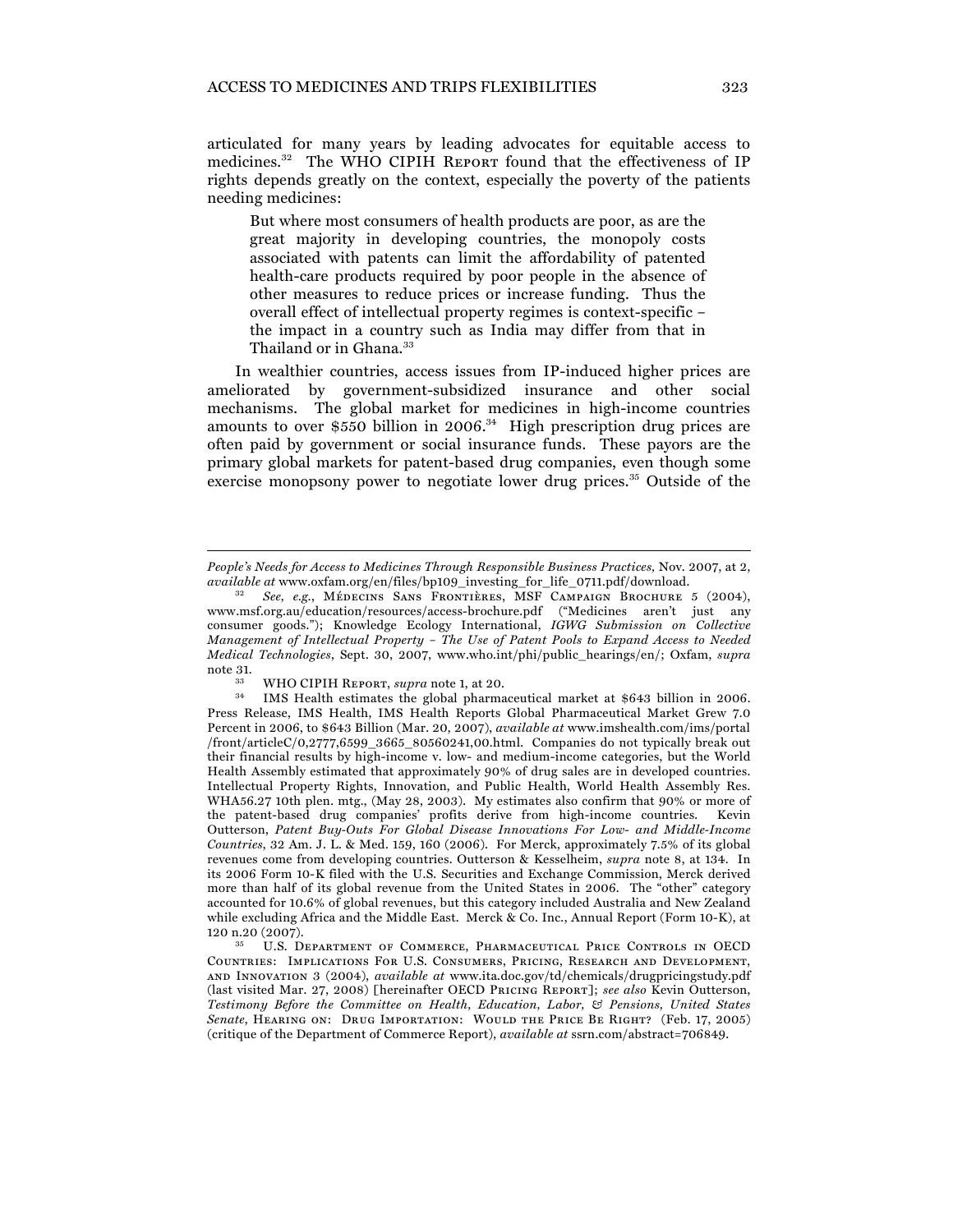U.S., public or social insurance funds account for the great majority of OECD pharmaceutical expenditures.<sup>36</sup>

Public subsidies for prescription drug markets are also significant and growing in the U.S. U.S. retail prescription drug expenditures (excluding pharmaceuticals purchased by institutions such as hospitals) topped \$200 billion in 2005.<sup>37</sup> Public funds accounted for just 27% of this U.S. total in 2005, but that figure will grow substantially with the establishment of Medicare Part D.<sup>38</sup> This program is projected to cost over \$52 billion in 2008.<sup>39</sup> Many purchases of inpatient pharmaceuticals are paid through public funds in Medicare Part A or Medicaid, amounting to tens of billions of dollars per year. Even with these subsidies, drug access problems re-emerge in the U.S. when out-of-pocket costs are high.<sup>40</sup>

Even privately-insured U.S. purchasers receive significant tax subsidies. More than 47% of U.S. outpatient pharmacy expenditures were covered by private insurance, which itself draws a significant tax subsidy.<sup>41</sup> The income tax exclusion for employer-provided health insurance is a tax expenditure estimated at \$102.3 billion in fiscal year 2004.<sup>42</sup> Since outpatient pharmaceuticals accounted for approximately 10% of U.S. health spending in  $2005<sup>43</sup>$  this provision alone is a \$10 billion tax expenditure supporting the domestic pharmaceutical market.

#### B. Markets for Pharmaceutical Innovation

Global expenditures for health research totaled \$125.8 billion in 2003, from both public and private funds.<sup>44</sup> Direct expenditures from public funds accounts for about 45% of the total, approximately \$56.1 billion in 2003.<sup>45</sup>

<sup>40</sup> Wenke Hwang et al., Out-of-Pocket Medical Spending for Care of Chronic Conditions, 20 HEALTH AFF. 267, 267 (2001); S.B. Soumerai et al., Effects of Medicaid Drug-Payment Limits on Admission to Hospitals and Nursing Homes 325 N. Engl. J. MED. 1072 (1991); Bruce Stuart et al., Riding the Rollercoaster: The Ups and Downs In Out-Of-Pocket Spending Under The Standard Medicare Drug Benefit, 24 HEALTH AFFAIRS 1022 (2005); and Tseng Chien-Wen, et al., Elderly Patients' Preferences and Experiences with Providers in Managing Their Drug Costs, 55 J. Am. Ger. Soc. 1974, 1974 (2007).

<sup>36</sup> <sup>36</sup> OECD PRICING REPORT, *supra* note 35, at viii-ix.<br><sup>37</sup> Aprop Catlin at al. *National Health Spending In* 

<sup>37</sup> Aaron Catlin et al., National Health Spending In 2005: The Slowdown Continues, 26 Health Aff. 142, 143 exhibit 1 (2007).

<sup>&</sup>lt;sup>38</sup> CENTERS FOR MEDICARE AND MEDICAID SERVICES, NATIONAL HEALTH Expenditures By Type of Service and Source of Funds: Calendar Years 2006-1960, available for download at www.cms.hhs.gov/NationalHealthExpendData/02\_NationalHealth AccountsHistorical.asp#TopOfPage (see Prescription Drugs figures at Line 394 in Excel Document) [hereinafter Expenditures].

<sup>39</sup> Congressional Budget Office, The Budget and Economic Outlook: Fiscal Years 2008 to 2017, 58-59 (Jan. 2007) (Box 3-2). The figure cited is the gross cost, which is a more appropriate measure of government subsidy of prescription drug purchases.

<sup>41</sup> <sup>41</sup> EXPENDITURES, *supra* note 38.

U.S. GOV'T ACCOUNTABILITY OFFICE, GAO-05-690, EXPENDITURES REPRESENT A Substantial Federal Commitment and Need to Be Examined 34 tbl. 2 (2005).

<sup>&</sup>lt;sup>43</sup> Expenditures, supra note 38. The OECD estimate is higher, at 12.5% but includes other nondurable medical goods. OECD HEALTH DATA: 2007, available at www.oecd.org/document/16/0,3343,en\_2825\_495642\_2085200\_1\_1\_1\_1,00.html

<sup>(</sup>pharmaceuticals and other nondurable medical as a percentage of total health expenditures). 44 Global Forum for Health Research, Monitoring Financial Flows for

HEALTH RESEARCH 35 (2006). 45

Id. at 39.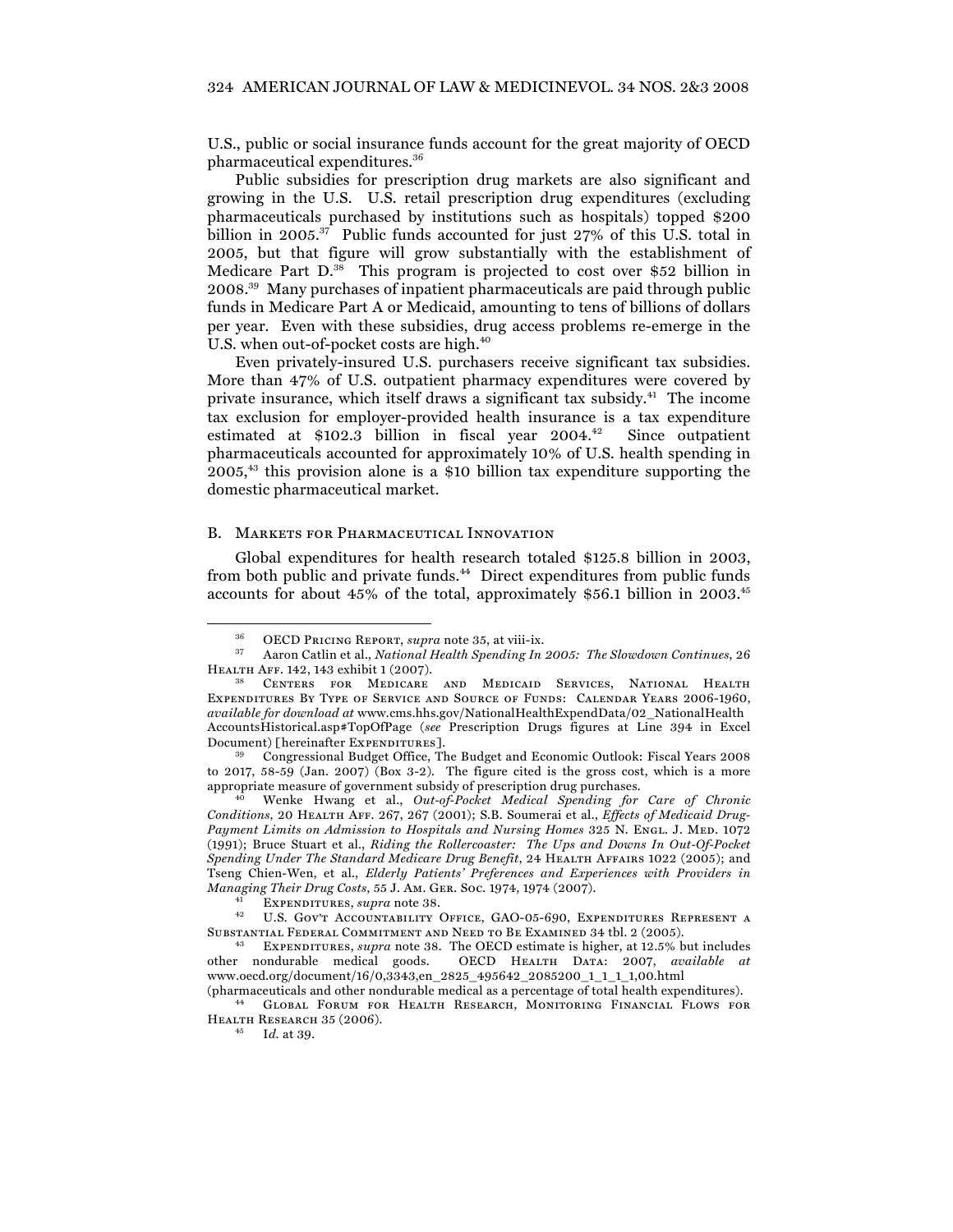Public funding includes government grants, $46$  such as more than \$28 billion from the U.S. National Institutes of Health in 2007. <sup>47</sup> The U.S. is the leading governmental contributor globally.<sup>48</sup> Government science budgets also contain some health-related funding, which in some countries is quite substantial.<sup>49</sup> In addition, private non-profit support has been valuable and influential, especially from the Bill & Melinda Gates Foundation, which has committed  $$7.8$  billion to global health through the end of 2006.<sup>50</sup> The private non-profit sector accounts for approximately 7% of global health research.<sup>51</sup>

By comparison, the patent-based drug industry trade association reports that global biopharmaceutical R&D spending was \$55.2 billion in 2006.<sup>52</sup> Similar figures have been criticized as being possibly overstated.<sup>53</sup> Relying indirectly on the industry-reported numbers, the Global Forum on Health Research estimates the total private for-profit R&D for health at \$60.6 billion in 2003. $^{54}$ 

These estimates of global health R&D understate the true public contribution because they do not include indirect funds such as tax expenditures to support pharmaceutical R&D and additional periods of marketing exclusivity.<sup>55</sup> These amounts can be quite significant. In the U.S.,

<sup>46</sup> Public Citizen's Congress Watch, Rx R&D Myths: The Case Against The DRUG INDUSTRY'S R&D "SCARE CARD" 7 (July 2001) (critiquing the success of pharmaceutical innovation, including a description of the role of public investment); but see ERNST & YOUNG LLP, Pharmaceutical Industry R&D Costs: Key Findings about the Public Citizen Report (Aug. 8, 2001) (industry-funded response). For a recent proposal concerning publicly funded R&D, see Ron A. Bouchard, Balancing Public and Private Interests in the Commercialization of Publicly Funded Medical Research: Is There a Role for Compulsory Government Royalty Fees?, 13 B.U. J. Sci. & Tech. L. 120 (2007) (calling for compulsory government royalties on publicly funded medical research in order to reallocate the benefits and burdens of this public expenditure).

<sup>&</sup>lt;sup>47</sup> NIH Budget 2007, *available at* www.nih.gov/about/budget.htm.

Hamilton Moses III et al., Financial Anatomy of Biomedical Research, 294 J. Am. Med. Ass'n. 1333-42 (2005); European Science Foundation, EMRC White Paper: PRESENT STATUS AND FUTURE STRATEGY FOR MEDICAL RESEARCH IN EUROPE 16-19 (2007)<br>available at  $\qquad \qquad \textit{available} \qquad \qquad \qquad \qquad \qquad at$ 

www.esf.org/index.php?eID=tx\_ccdamdl\_file&p[file]=14135&p[dl]=1&p[pid]=3728&p[site] =European%20Science%20Foundation&p[t]=1206461812&hash=8d01cb88ad535079299fd6d a5fcd9f18&l=en.

OECD, SCIENCE, TECHNOLOGY AND INDUSTRY SCOREBOARD 36-7 (2007).

<sup>50</sup> Bill & Melinda Gates Foundation, 2006 Annual Report 14 (2006).

<sup>51</sup> Global Forum for Health Research, supra note 44, at 36.

<sup>52</sup> Accenture, The Pursuit of High Performance through Research and Development: Understanding Pharmaceutical Research and Development Cost Drivers 4 fig. 2.1.1 (2007).

<sup>&</sup>lt;sup>53</sup> Merrill Goozner, The \$800 Million Pill: The Truth Behind the Cost of New Drugs (2004); Public Citizen's Congress Watch, supra note 46; but see Ernst & Young LLP, supra note 46.

<sup>54</sup> Global Forum for Health Research, supra note 44, at 39. The Global Forum statistics are derived from the OECD, which itself uses the PhRMA figures for U.S. R&D. George Messinis, R&D Price Inflation, Real BERD and Innovation: Pharmaceuticals, OECD 1980-2000 (Working Paper No. 18) (May 2004) available at www.cfses.com/documents/pharma/18-Inflation\_Real\_BERD\_&\_%20Innovation\_Messinis.p df. For estimates of U.S. R&D spending for health, see Moses III et al., supra note 48, at 1333-42. These figures include only direct expenditures, and exclude tax expenditures.

<sup>55</sup> Personal written communication from Hamilton Moses III (Dec. 7, 2007 ) (on file with author). See Moses III et al., supra note 48.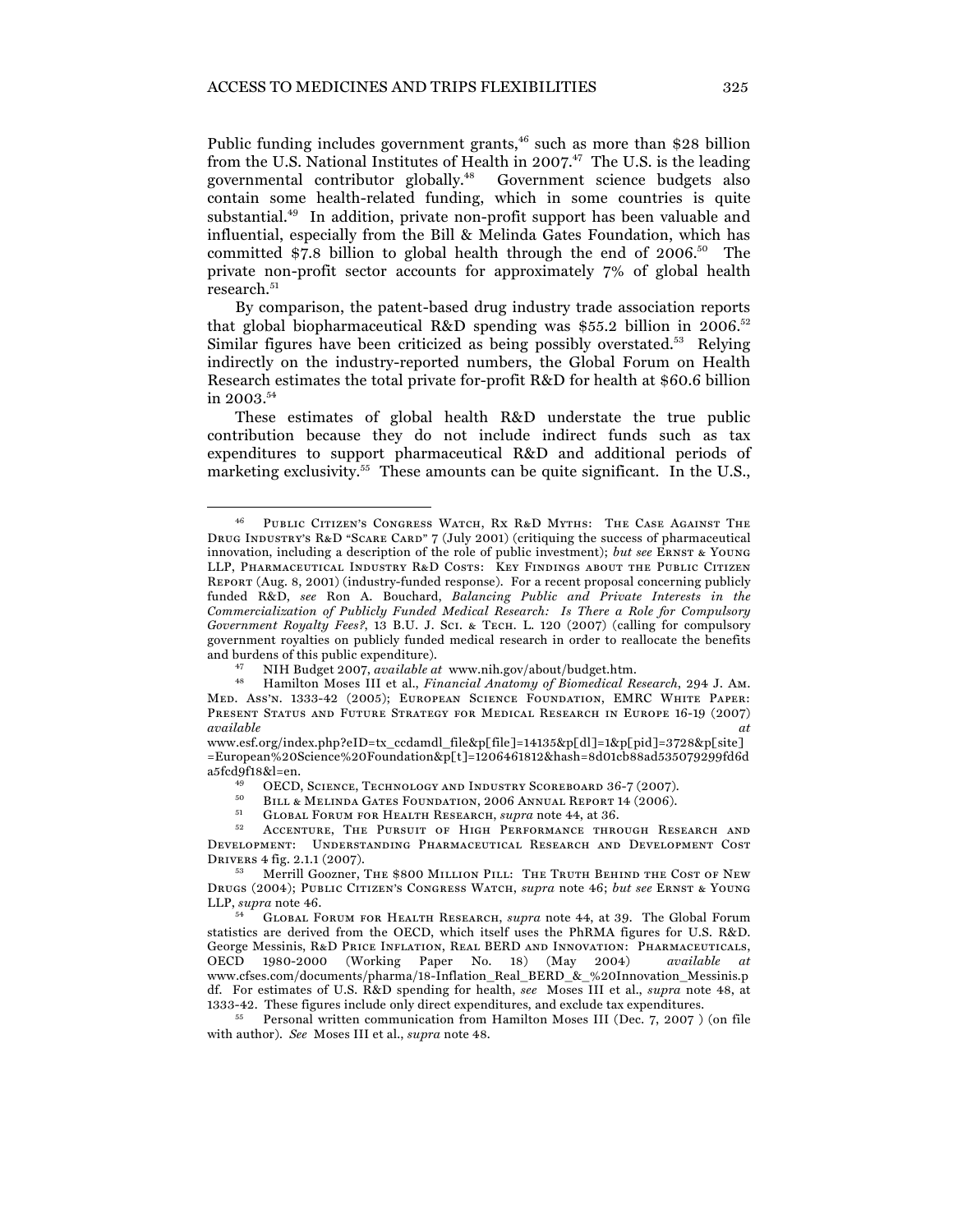the R&D tax credit,<sup>56</sup> pediatric testing exclusivity extension,<sup>57</sup> and the Orphan Drug tax credit<sup>58</sup> provide subsidies for qualifying research and clinical trial expenses. The U.S. Possessions tax credit provided an additional benefit of \$1.1 billion in 2003, most of which went to the pharmaceutical industry.<sup>59</sup> For Merck, the size of its Possessions Tax Credit was dwarfed by the \$1.024 billion amount saved through tax provisions that permit deferral of foreign income.<sup>60</sup> Periods of marketing exclusivity are granted under existing U.S. law for clinical trials data, $^{61}$  pediatric testing, $^{62}$  and orphan drugs. $^{63}$  The cost of extending market exclusivity is unclear, but can easily exceed billions of dollars.<sup>64</sup> The appropriate adjustments for these incentives may be The appropriate adjustments for these incentives may be conservatively estimated at no less than \$15 billion globally, particularly when incentives from outside the U.S. and reimbursement incentives are included.<sup>65</sup> As adjusted, public investments in health R&D are probably significantly larger than private for-profit investments (see Table 1).

|                           | <b>Direct</b> | <b>Adjusted</b> | $\%$ |
|---------------------------|---------------|-----------------|------|
| <b>Total</b>              | 125.8         | 125.8           |      |
| <b>Private for-profit</b> | 60.6          | 45.6            | 36%  |
| Private non-profit        | 9.0           | 9.0             | 7%   |
| <b>Public</b>             | 56.1          | 71.1            | 57%  |
|                           |               |                 |      |

TABLE 1. ESTIMATED GLOBAL HEALTH R&D, 2003 (BILLIONS)<sup>66</sup>

<sup>56</sup> 26 U.S.C. sec. 41 (2007). The U.S. Treasury estimates the R&D tax credit was \$4.630 billion in FY 2004, but did not separately report the portion awarded to the pharmaceutical industry. U.S. Gov't Accountability Office, supra note 42, at 100.

<sup>57</sup> Food and Drug Administration Modernization Act of 1997, Pub. L. No. 105-115, 111 STAT. 2296 (codified at 21 U.S.C. § 355a).

<sup>58</sup> Orphan Drug Act, Pub. L. No. 97-414, 96 Stat. 2049 (1982) (codified as amended as 21 U.S.C. §§ 360aa-360ee (1994), 26 U.S.C. § 45C (Supp. 11 1994), 42 U.S.C. § 236 (1994)). David Duffield Rohde, The Orphan Drug Act: An Engine of Innovation? At What Cost?, 55 Food & Drug L.J. 125, 131 (2000). David Loughnot, Potential Interactions of the Orphan Drug Act and Pharmacogenomics: A Flood of Orphan Drugs and Abuses?, 31 Am. J.L. & Med. 365, 365 (2005). The orphan drug tax credit amounts to approximately \$180 to \$200 million per year. U.S. Gov't Accountability Office, supra note 42, at 105 tbl. 4, app. III.

Daniel S. Holik, U.S. Possessions Corporations Returns, 2003, STATISTICS OF Income Bulletin 113, 115 fig. C (2006) (the "pharmaceuticals and medicines" industrial group accounted for 53.1%).

Merck's Possessions Tax Credit for 2006 was only \$87 million. Merck & Co. Inc., Annual Report (Form 10-K), at 114 (Feb. 28, 2007).

- <sup>61</sup> Federal Food, Drug and Cosmetic Act, 21 U.S.C.  $\frac{6346a(i)}{12007}$ .
- <sup>62</sup> Food and Drug Administration Modernization Act of 1997  $\S$  111.<br><sup>63</sup> Orphan Drug Act  $\S$  527
- <sup>63</sup> Orphan Drug Act  $\S 527$ .

Two recent estimates have been made; the lower of the two projected a \$7.7 billion cost for a single two year "wild card" transferable patent extension. B. Spellberg et al., Societal Costs Versus Savings from Wild-Card Patent Extension Legislation to Spur Critically Needed Antibiotic Development, 35 INFECTION 167, 167 (2007); Kevin Outterson et al., Will Longer Antimicrobial Patents Improve Global Public Health? 7 LANCET INFECTIOUS DISEASES 559, 561 (2007).

In its comments to the WHO IGWG, the U.S. Government called for additional "tax credits to encourage research and development into medicines related to neglected or orphan diseases." U.S. Government Comments on Annexes I and II of the World Health ORGANIZATION (WHO) SECRETARIAT's Elements of a Global Strategy and Plan of Action, at 8, Doc. A /PHI/IGWG/1/5, available at www.who.int/phi/submissions/USA-Comments.pdf [hereinafter, U.S. COMMENTS].

66 Global Forum for Health Research, supra note 44, at 39 tbl 2.1.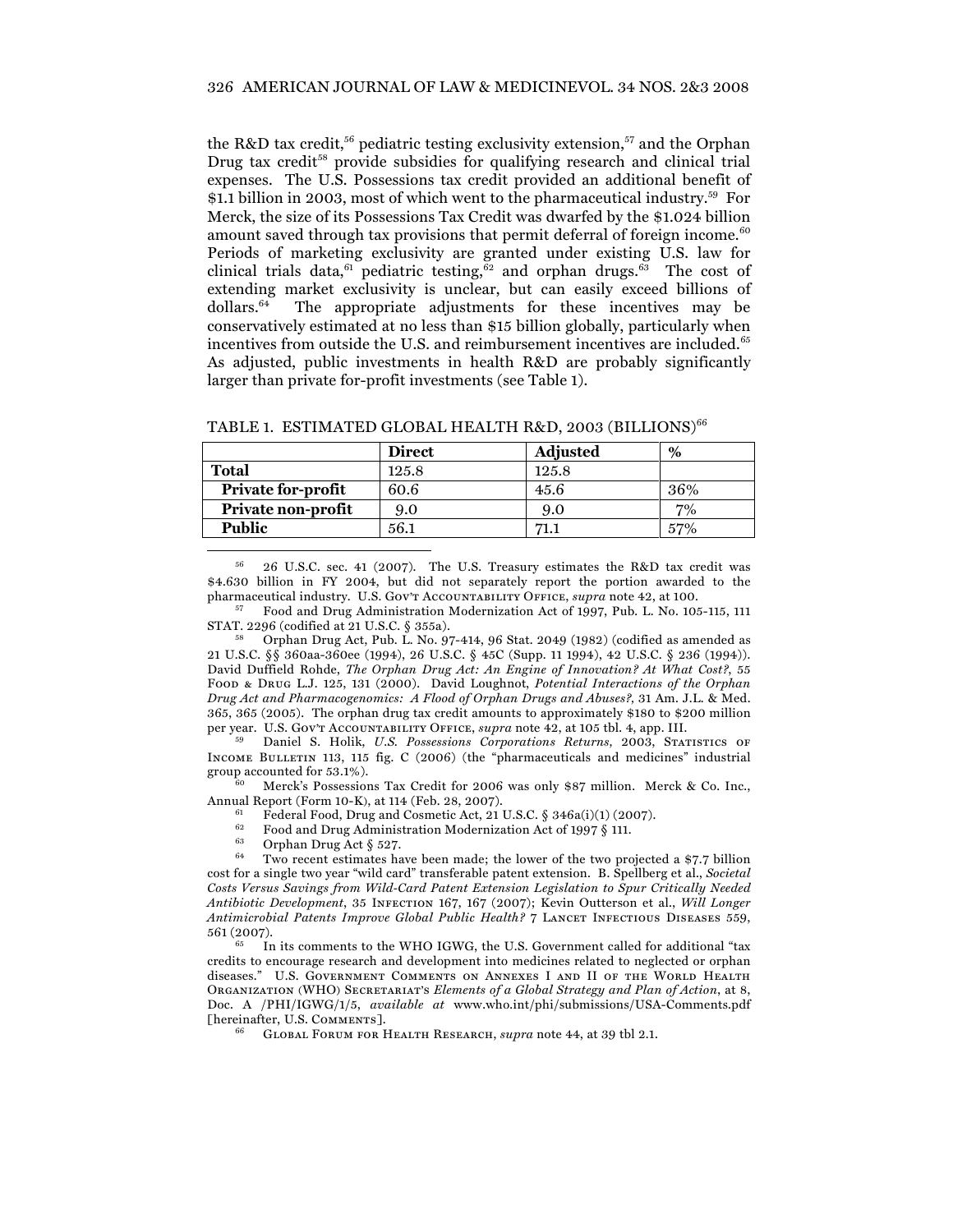To a large extent, high-income country governments make the market for pharmaceuticals. Given this fact, separating the public and private contributions to pharmaceutical R&D becomes exceedingly difficult. But it is clear that direct measures of R&D greatly understate the public contributions through tax expenditures, regulatory exclusivity, and public reimbursement. The lion's share comes from the public purse.

#### C. Implications for LMICs

The patent-based pharmaceutical R&D and distribution systems in highincome countries function as well as they do in large part because of elaborate and expensive subsidy and social insurance mechanisms. Poorer countries generally lack these resources. They cannot afford multi-billion dollar NIHstyle grant programs to focus attention on local health conditions. They do not subsidize the cost of the vast array of patented medicines to the point where they are affordable.<sup>67</sup> Their citizens are much poorer and cannot afford most patented medicines. Global pharmaceutical markets simply do not work as well for the world's non-wealthy people, perhaps 85% of humanity.<sup>68</sup> Special provisions for enhanced access to medicines and TRIPS flexibilities are called for in these situations, especially if access can be provided without undermining optimal incentives for innovation in high-income markets. Furthermore, the following section describes why disease-specific limitations are inappropriate.

#### III. GLOBAL DISEASE BURDENS

While pharmaceutical markets vary significantly with the wealth of customers and governments, variations in global disease burdens call for careful analysis. As described above, attempts have been made to limit access initiatives and TRIPS flexibilities to specific diseases or categories, such as the "Big 3" infections diseases (AIDS/HIV, malaria and tuberculosis) or "public health emergencies." Similarly, global drug companies have generally limited their differential pricing policies in LMICs to drugs treating AIDS, malaria and a small number of other drugs. $69$  An implicit assumption is that these conditions represent the greatest disease burdens in LMICs. In fact, these infectious diseases are not the most significant drivers of disease burden in

 $67$  Brazil has fully subsidized the price of AIDS medications as part of its aggressive treatment and prevention program. The high price had prevented Brazil from making similar commitments across other treatment categories. WHO CIPIH REPORT, supra note 1, at 97-100 fig. 4.3; Outterson & Kesselheim, supra note 8, at 133. Brazil's threatened compulsory licenses may have saved US\$1 billion in AIDS treatment costs between 2001 and 2005. Amy S. Nunn, et al., Evolution of Antiretroviral Drug Costs in Brazil in the Context of Free and  $Universal Access to AIDS Treatment, 4 PLoS MED, 1804, 1809 (2007).$ 

Paul Hunt, supra note 31, at 1; WHO CIPIH REPORT, supra note 1, at 23; see also Oxfam, supra note 31, at 2.

Oxfam, supra note 31, at 13.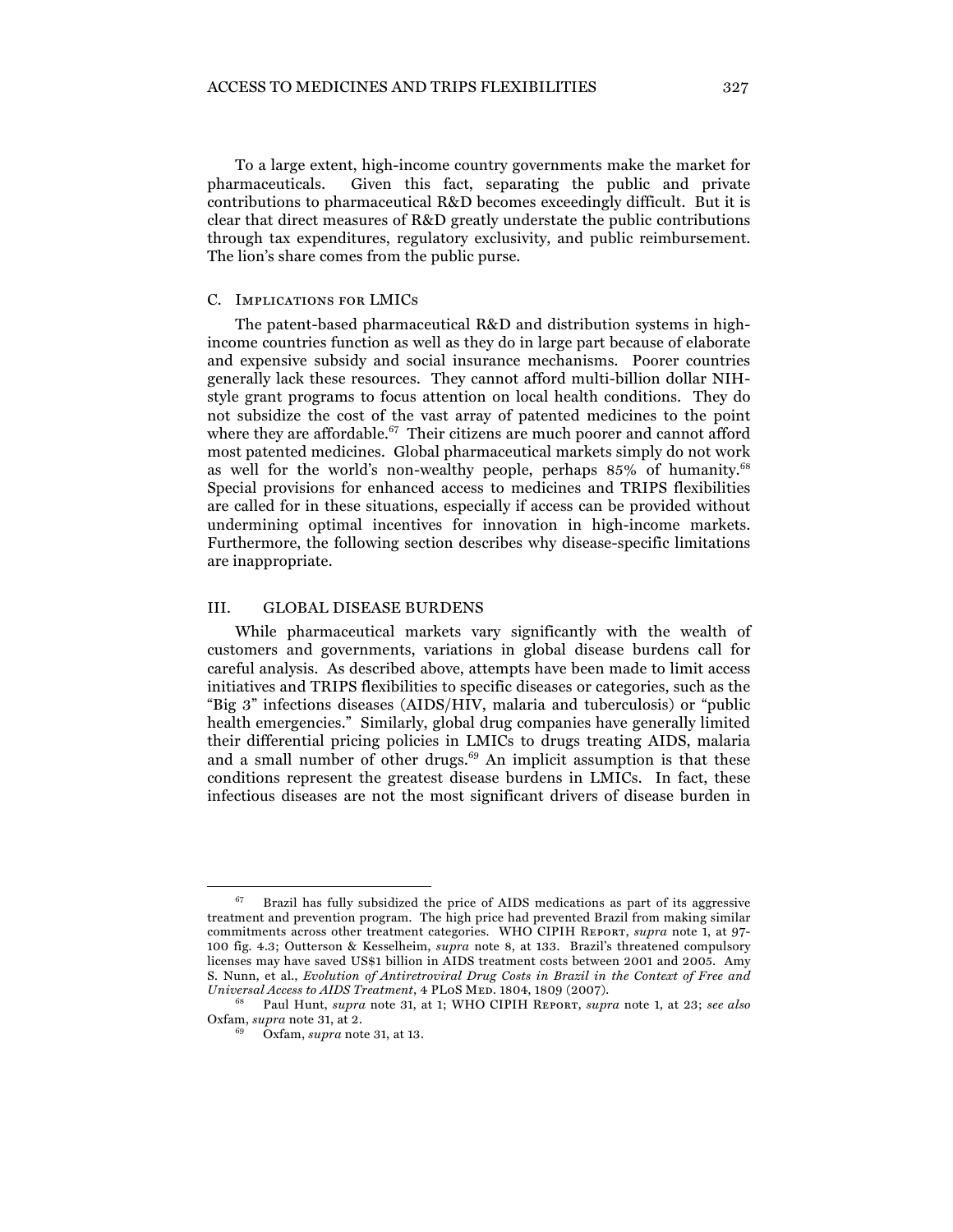LMICs, where noncommunicable or chronic diseases play an increasingly significant role.<sup>70</sup>

The Global Forum for Health Research categorizes diseases and disease burdens in LMICs. Their system focuses on medical categories:

Group 1: communicable diseases, maternal and perinatal conditions and nutritional deficiencies

Group 2: noncommunicable conditions (NCDs), including cardiovascular disease, diabetes, cancer and mental and neurological conditions

Group 3: injuries, both intentional and unintentional<sup>71</sup>

In high-income countries, the great majority of burden of disease comes from Group 2; in LMICs, Groups 1 and 2 both account for large shares of the burden of disease.<sup>72</sup> Historically, some thought of Group 2 diseases, such as heart disease, as diseases of affluence; and Group 1 diseases, such as infant mortality and infections, as diseases of poverty. But the diseases of affluence and poverty are converging. As the Global Forum for Health Research states:

A long-standing stereotype has held that noncommunicable conditions are 'diseases of affluence' characteristic of developed countries, while developing countries mainly suffer from communicable diseases. It is clear that this no longer applies and that a major epidemiological transition has taken place: there is an almost equal level of BoD [Burden of Disease] due to Group 1 and Group 2 for LMICs and a significantly higher rate of DALYs [Disability Adjusted Life Years] in LMICs due to injuries.<sup>73</sup>

The top ten causes of death and burden of disease in LMICs (see Table 2) include several conditions that are also top killers in high-income countries, in addition to more "traditional" diseases of poverty.

| Death $(2001)^{74}$  | Death (2020 est.) <sup>75</sup> |       | <b>Burden of disease</b><br>$(2001, DALY)^{76}$ |
|----------------------|---------------------------------|-------|-------------------------------------------------|
| Ischaemic<br>disease | heart   Ischaemic<br>disease    | heart | Perinatal conditions                            |

#### TABLE 2. BURDEN OF DISEASE IN LMICS

l

<sup>70</sup> See, e.g., Roger S. Magnusson, Non-Communicable Diseases and Global Health Governance: Enhancing Global Processes to Improve Health Development, 3 GLOBALIZATION & HEALTH (May 22, 2007) available at www.globalizationandhealth.com/content/3/1/2.

<sup>71</sup> Global Forum for Health Research, 2 Global Forum Update on Research FOR HEALTH 1, 10-11 (2005); see also Alan Lopez & Colin Mathers, Inequities in Health Status: Findings From the 2001 Global Burden of Disease Study, 4 GLOBAL FORUM UPDATE ON Research for Health 163, 164 (2007). 72

Global Forum for Health Research, supra note 71, at 11 fig. 3.

<sup>73</sup> Id. at 11; for more information on DALY see Disability Adjusted Life Years (DALY), http://www.who.int/healthinfo/boddaly/en/.

 $^{74}$  Lopez & Mathers, supra note 71, at 169 tbl. 2.<br> $^{75}$  Shah Ehrahim & Liam Smooth, New Commun

Shah Ebrahim & Liam Smeeth, Non-Communicable Diseases in Low and Middle-Income Countries: A Priority or a Distraction?, 34 Int'l. J. EPIDEMIOLOGY 961, 962 tbl. 2 (2005).

Lopez & Mathers, supra note 71, at 171-72 tbls. 7 & 8.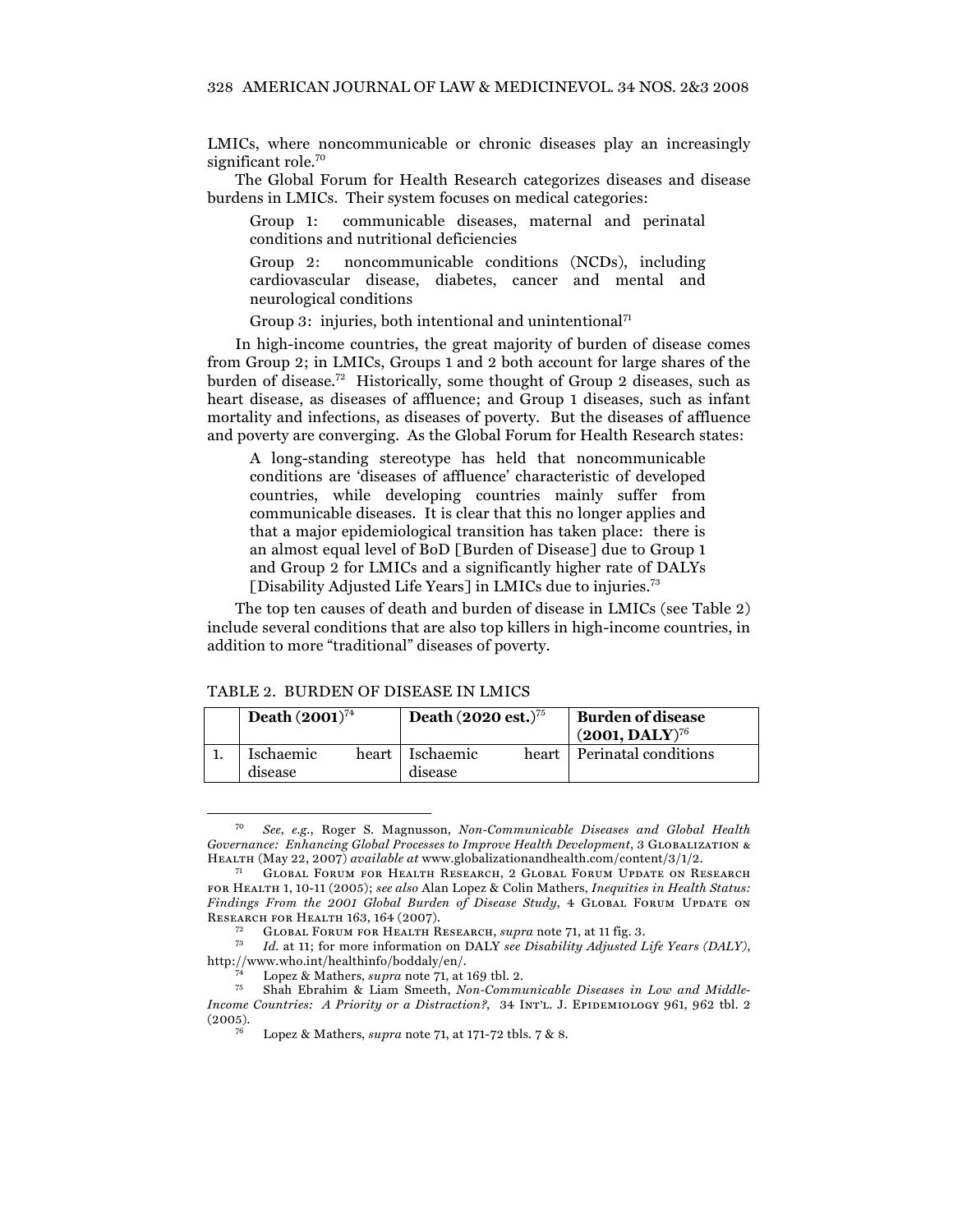| 2.  | Cerebrovascular      | Cerebrovascular        | respiratory<br>Lower    |
|-----|----------------------|------------------------|-------------------------|
|     | disease              | disease                | infections              |
| 3.  | Lower<br>respiratory | Chronic obstructive    | Ischaemic heart disease |
|     | infection            | pulmonary disease      |                         |
| 4.  | <b>HIV/AIDS</b>      | Tuberculosis           | Cerebrovascular disease |
| 5.  | Perinatal conditions | Road traffic accidents | <b>HIV/AIDS</b>         |
| 6.  | Chronic obstructive  | respiratory<br>Lower   | Diarrhoeal diseases     |
|     | pulmonary disease    | infections             |                         |
| 7.  | Diarrhoeal diseases  | Trachea, bronchus,     | Unipolar<br>depressive  |
|     |                      | and lung cancers       | disorders               |
| 8.  | Tuberculosis         | Stomach cancer         | Malaria                 |
| 9.  | Malaria              | Diarrhoeal disease     | Chronic<br>obstructive  |
|     |                      |                        | pulmonary disease       |
| 10. | traffic<br>Road      | <b>HIV/AIDS</b>        | <b>Tuberculosis</b>     |
|     | accidents            |                        |                         |

Noncommunicable diseases (NCDs) are an increasingly significant problem in the developing world.<sup>77</sup> As Lopez and Mathers note:

Surprisingly, almost 50% of the adult disease burden in low- and middle-income countries is now attributable to noncommunicable disease. Population ageing and changes in the distribution of risk factors have accelerated the epidemic of noncommunicable disease in many developing countries.<sup>78</sup>

#### IV. MARKETS AND THE GLOBAL BURDEN OF DISEASE

The WHO CIPIH Report took a different taxonomic path to describe the global burden of disease, following the terminology of the Commission on Macroeconomics & Health (CMH).<sup>79</sup> The CMH and the WHO CIPIH Report categorized diseases with a market-based approach, according to their intrinsic appeal to global capitalism, and in particular with reference to the markets for innovation and medicine.

#### A. Type I Disease Innovations

Type I diseases occur in high-income countries. The purchasing power of the high-income countries drives innovation for Type I diseases. Examples

 $\overline{a}$ 77 See, e.g. the special issue of THE LANCET in December 2007 devoted to the burden of chronic diseases, with several articles focusing upon LMICs. Dele O Abegunde et al., The Burden and Costs of Chronic Diseases in Low-Income and Middle-Income Countries, 370 The LANCET 1929 (2007); Stephen S Lim et al., Prevention of Cardiovascular Disease in High-Risk Individuals in Low-Income and Middle-Income Countries: Health Effects and Costs, 370 The LANCET 2054 (2007); Robert Beaglehole et al., Prevention of Chronic Diseases: A Call To Action, 370 THE LANCET 2152 (2007). For a somewhat contrarian view, see Ebrahim & Smeeth, supra note 76; but see Kathleen Strong et al., Preventing Chronic Disease: A Priority For Global Health, INT'L. J. EPIDEMIOLOGY 492 (2006) (letter responding to the Ebrahim & Smeeth article). The WHO CIPIH REPORT strongly noted the growing rate of The WHO CIPIH REPORT strongly noted the growing rate of noncommunicable disease. WHO CIPIH Report, supra note 1, at 2-5, 44.

<sup>&</sup>lt;sup>78</sup> Lopez & Mathers, *supra* note 71, at 172.

<sup>&</sup>lt;sup>79</sup> WHO CIPIH REPORT, *supra* note 1, at 13.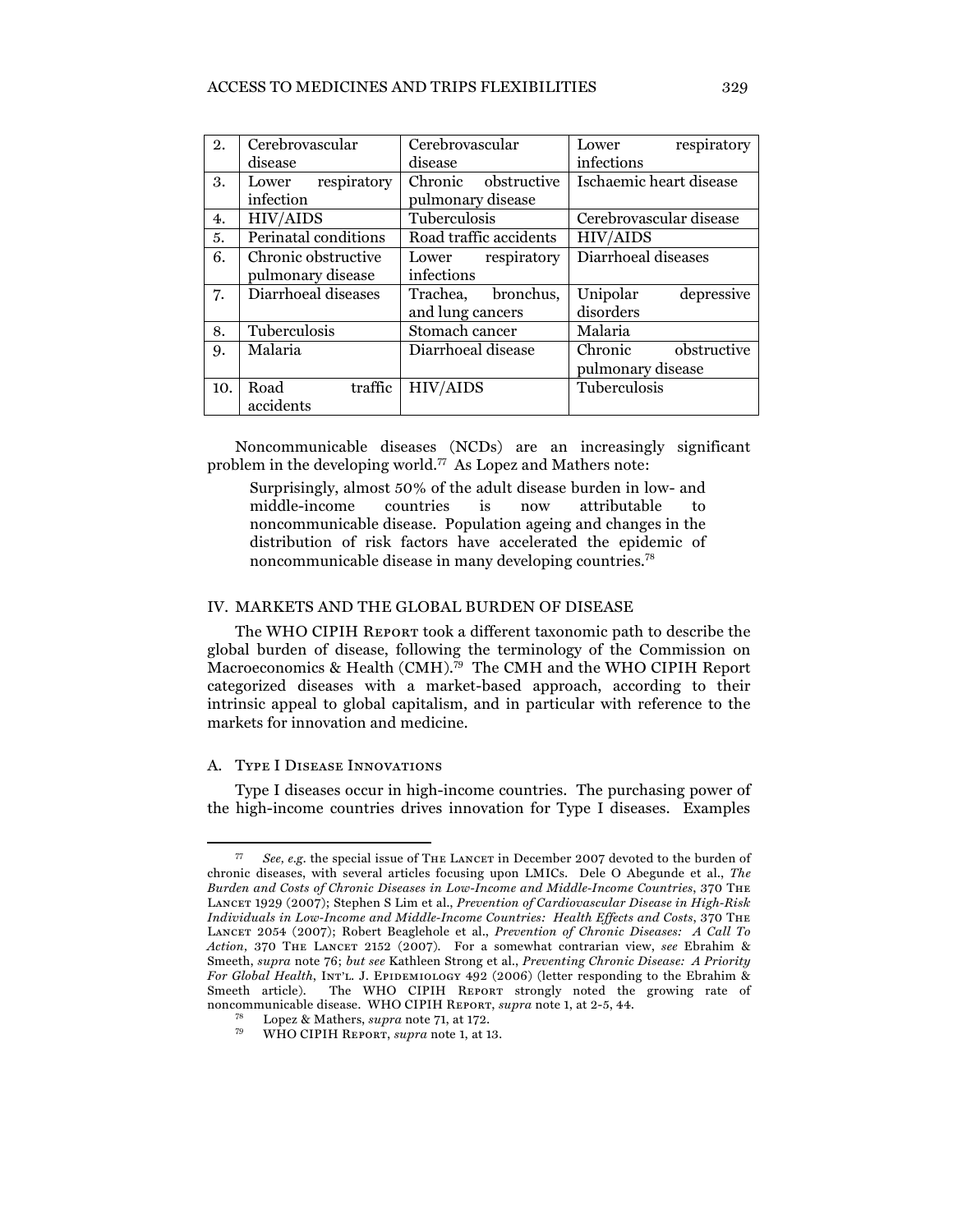include cardiovascular disease, stroke, cancer, depression, and diabetes. These diseases may also be prevalent in  $LMICS<sub>60</sub>$  but the defining characteristic of Type I diseases is a strong market demand for treatment of high-income patients. SARS and pandemic influenza are also Type I disease markets. Innovation in Type I diseases can be sufficiently supported by highincome markets alone.

Some Type I diseases disproportionately affect people in LMICs. Take the example of cervical cancer. The WHO Commission listed cervical cancer as a Type I disease. $81$  In high-income countries, deaths from cervical cancer are relatively rare due to expensive population screening and treatment. About 260,000 women in developing countries die from cervical cancer each year,<sup>82</sup> exceeding the deaths from all diseases in the tropical-disease cluster.<sup>83</sup> A highly effective vaccine is now available to prevent most cases of cervical cancer,<sup>84</sup> but the price – US\$360 per person – exceeds the per capita annual health budgets for most of the women worldwide who need it.<sup>85</sup> A relatively small number of deaths in high-income countries led to these two HPV vaccines that hold great promise in LMICs as well. These vaccines could be provided generically to the poorest without undermining optimal innovation. The deaths of less than 17,000 women per year in wealthy countries offered sufficient financial rewards to prompt both Merck and GlaxoSmithKline to spend hundreds of millions of dollars to bring HPV vaccines to market. The deaths of more than 222,000 poor women per year may have provided moral, scientific or humanitarian incentives to create HPV vaccines, but the potential financial rewards were modest, since these women cannot afford it.<sup>86</sup> Merck has announced an equitable access program,<sup>87</sup> and some limited donations, but the scope of the program remains unknown at the present.<sup>88</sup>

#### B. Type III Disease Innovations

Type III diseases are overwhelmingly or exclusively incident in developing countries. Little or no global commercial market exists for Type III diseases. Examples include onchocerciasis (river blindness), leishmaniasis (kala-azar), Chagas disease, and African sleeping sickness.

<sup>80</sup> See Bradly Condon & Tapen Sinha, Global Diseases, Global Patents and Differential Treatment in WTO Law: Criteria for Suspending Patent Obligations in Developing Countries, 26 Nw. J. Int'l L. & Bus. 1, 25-28 (2005).

<sup>81</sup> <sup>81</sup> WHO CIPIH REPORT, supra note 1, at 14 tbl. 1.3.

<sup>82</sup> F. Kamangar et al., Patterns of Cancer Incidence, Mortality, and Prevalence Across Five Continents: Defining Priorities to Reduce Cancer Disparities in Different Geographic Regions of the World, 24 J. CLIN. ONCOLOGY 2137 (2006).

<sup>83</sup> C.D. Mathers et al., Global Burden of Disease and Risk Factors 52 tbl. 3.1 (Oxford/World Bank, 2006).

<sup>84</sup> See Diane M. Harper et al., Sustained Efficacy Up To 4.5 Years of a Bivalent L1 Virus-Like Particle Vaccine Against Human Papillomavirus Types 16 and 18: Follow-Up From a Randomised Control Trial,  $\overline{367}$  The LANCET 1247 (2006).

Outterson & Kesselheim, supra note 8.

<sup>86</sup>  $rac{86}{87}$  *Id.* 

<sup>87</sup> Press Release, Bill and Melinda Gates Foundation, Cervical Cancer Vaccine Project (Oct. 2006), *available at* www.path.org/files/RH cc vacc\_proj\_fs\_update.pdf.

<sup>88</sup> Press Release, Merck, Merck To Donate Three Million Doses of Gardasil, its Cervical Cancer Vaccine, to Support Vaccination Programs in Lowest Income Nations (Sept. 26, 2007). Three million doses will vaccinate one million women, a very small percentage of the need.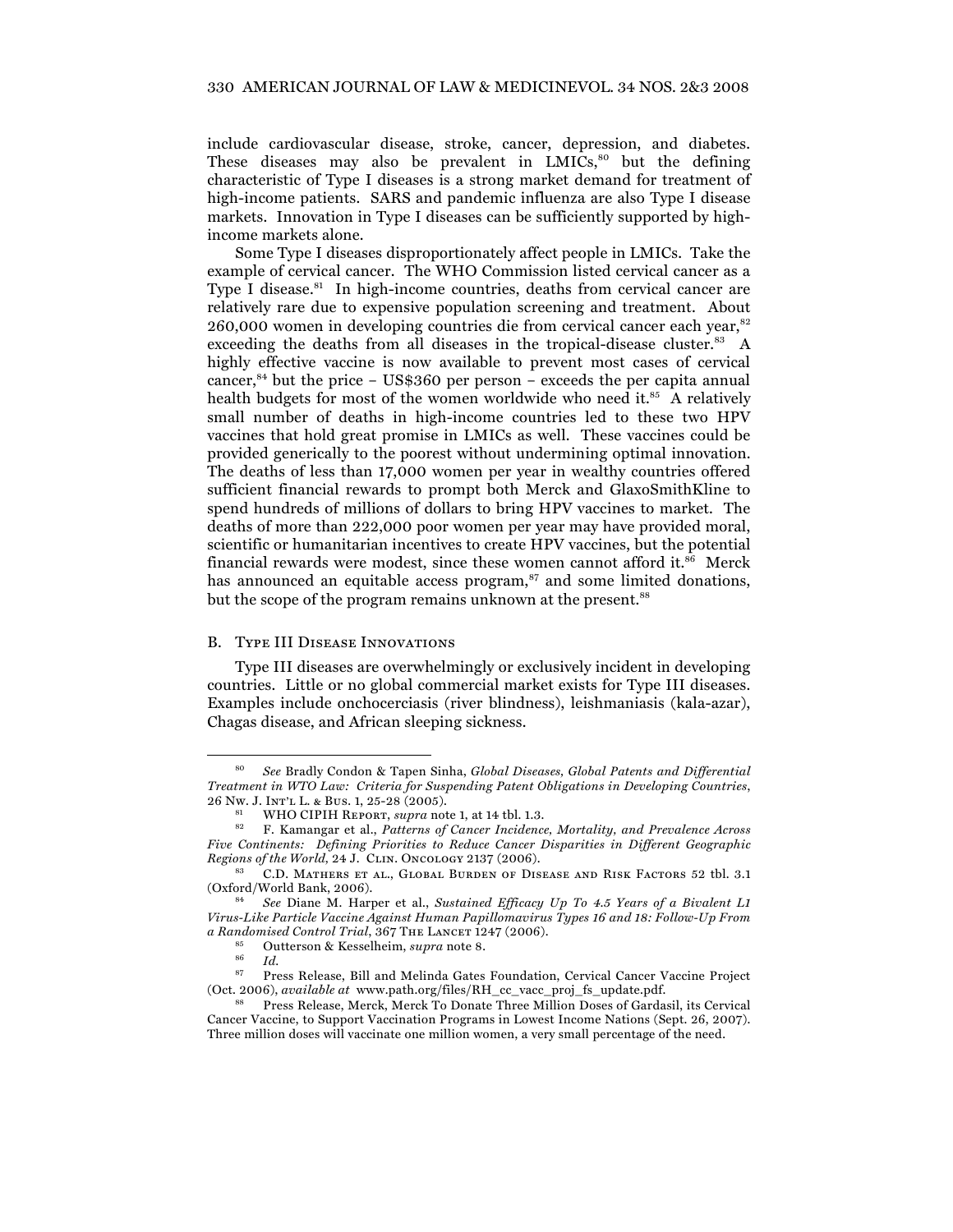Many have recognized the market failures inherent in Type III diseases.<sup>89</sup> For these diseases, normal market conditions will be inadequate to stimulate sufficient R&D. Impoverished sick people are not attractive markets for global for-profit R&D programs.<sup>90</sup> Type III disease innovation will require substantial non-market incentives, such as public-private product development partnerships<sup>91</sup> and market-making devices such as Advanced Market Commitments<sup>92</sup> or patent prizes.<sup>93</sup> Others look to non-market incentives such as grants and government-sponsored research.<sup>94</sup> Occasionally, proposals are coupled with an expansion of IP rights in poor countries,  $95$  or a choice between exercising IP rights in either developed or developing countries, but not both.<sup>96</sup> Expanded IP rights are an unnecessary and unwelcome addition for neglected disease research. Expansion of IP rights will not create incentives in the absence of money to buy the product. These diseases are neglected due to the poverty of the afflicted, not the lack of IP rights.<sup>97</sup>

While Type III diseases are significant, we should note that total global deaths from the tropical-disease cluster in 2001 were only 128,000 people.<sup>98</sup> Residents of LMICs suffer from higher infectious disease burdens, but much of the DALYs lost stems from noncommunicable diseases, injuries, and communicable diseases other than the tropical and neglected disease cluster.<sup>99</sup>

WHO CIPIH REPORT, supra note 1, at 22 ("as is the case for diseases affecting millions of poor people in developing countries, patents are not a relevant factor or effective in stimulating R&D and bringing new products to market."); see also Carl Nathan, Aligning Pharmaceutical Innovation With Medical Need, 13 NATURE MED. 304 (2007). For a review of the literature, see Pharmaceutical Arbitrage, supra note 4, at 244-50.

<sup>90</sup> See, e.g., Médicins Sans Frontiéres, Access to Essential Medicines Campaign & Drugs for Neglected Diseases Working Group, Fatal Imbalance: The Crisis in Research and Development for Drugs for Neglected Diseases (2001).

<sup>&</sup>lt;sup>91</sup> Mary Moran et al., The New Landscape of Neglected Disease Drug Development (2005), available at www.wellcome.ac.uk.

<sup>92</sup> Michael Kremer & Rachel Glennerster, Strong medicine: Creating incentives for pharmaceutical research on neglected diseases 119 (Princeton University Press 2004).

<sup>93</sup> Aiden Hollis, An Efficient Reward System For Pharmaceutical Innovation 1 (Oct. 6, 2004), available at www.who.int/intellectualproperty/news/en/Submission-Hollis6-Oct.pdf.

<sup>94</sup> See Hubbard & Love, supra note 29; but see Joseph A. DiMasi & Henry G. Grabowski, Patents and R&D Incentives: Comments on the Hubbard and Love Trade Framework For Financing Pharmaceutical R&D 2 (June 25, 2004), available at www.who.int/intellectualproperty/news/en/Submission3.pdf.

 $95$  Alan O. Sykes, TRIPS, Pharmaceuticals, Developing Countries, and the Doha Solution, 3 Chi. J. Int'l. L. 47, 56 (2002); Neglected Diseases: Towards Policies Without Borders, 262 OECD Observer (July 2007), available at www.oecdobserver.org/news/fullstory .php/aid/2282/Neglected\_diseases.html.

Jean O. Lanjouw & William Jack, Trading Up: How Much Should Poor Countries Pay to Support Pharmaceutical Innovation?, 4 CTR. FOR GLOBAL DEVELOPMENT BRIEF, Nov. 2004, at 1, available at www.cgdev.org/content/publications/detail/2842/.

<sup>&</sup>lt;sup>97</sup> WHO CIPIH REPORT, supra note 1, at 22; *Pharmaceutical Arbitrage*, supra note 4, at  $244-50$ .

Mathers et al., *supra* note 83, at 52 tbl. 3.1.

<sup>99</sup> WHO CIPIH Report, supra note 1, at 3-4 tbls. 1.1 & 1.2.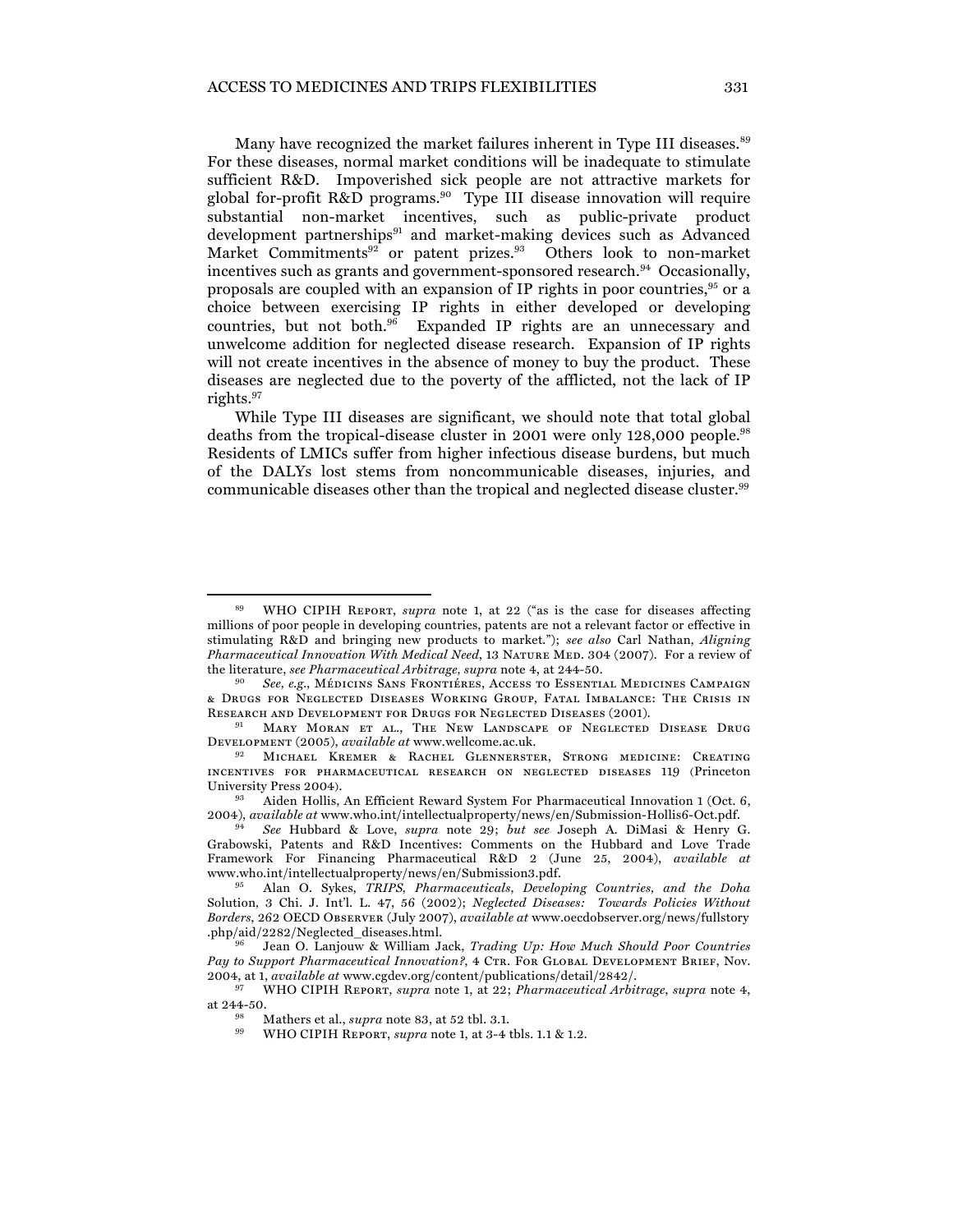#### C. Type II Disease Innovations

Type II diseases occupy an intermediate category, sharing some characteristics of the other categories. LMICs suffer a disproportionately large burden from Type II diseases. Tuberculosis and malaria were once Type I diseases, but are now classified as Type II by the WHO after virtual eradication of malaria in the U.S. and Europe, and a significantly lower disease burden from tuberculosis in high-income countries. Malaria is classified as Type II rather than Type III because it retains a small but significant financial footprint in the high-income countries to meet the needs of the military and international travelers. If multiple-drug resistant and extremely-drug resistant tuberculosis spread significantly in high-income countries, tuberculosis may regain Type I status.

Innovation in Type II diseases also occupies an intermediate category. In many cases, innovation for high-income markets will be sufficient to create the necessary drugs. Such was the case with AIDS and the existing treatments for malaria and tuberculosis. But the global medical burden of malaria and tuberculosis has outmatched the innovation spurred by relatively modest high-income country markets. Type II diseases will require additional nonmarket incentives to fully correlate global need with innovation incentives.<sup>100</sup>

The WHO Commission classified AIDS as a Type II disease,<sup>101</sup> but that appears to be a debatable choice. AIDS is perhaps better classified as a Type I disease. While the greatest burden of AIDS disease falls outside of highincome countries, more than 2 million people are living with HIV in highincome countries<sup>102</sup> and infection rates are rising.<sup>103</sup> This high-income patient base is more than sufficient to spur innovation. The AIDS cases in the U.S. and Europe sparked an avalanche of research, even before the true scope of the global crisis was known. AIDS may be considered a Type I disease at present, with the exception of adaptive research.

#### D. Adaptive Innovations for Type I Diseases

Additional incentives may be required to adapt Type I innovations to developing country conditions.<sup>104</sup> Heat-stable formulations<sup>105</sup> and fixed-dose combinations<sup>106</sup> are examples of adaptive innovations for a Type I disease (AIDS). Simpler and cheaper diagnostics are required for resourceconstrained settings. Geographic variations in HPV subtype incidence might require additions to the cervical cancer vaccines.<sup>107</sup> All of these are examples of adaptive innovation for Type I diseases. In the language of the WHO

<sup>100</sup> See, e.g., Nathan, supra note 29, at 304-308.

<sup>101</sup> <sup>101</sup> WHO CIPIH REPORT, *supra* note 1, at 14.<br><sup>102</sup> UNAIDS FACE SUFFT: KEY BACES BY

UNAIDS, FACT SHEET: KEY FACTS BY REGION - 2007 AIDS EPIDEMIC UPDATE (Nov. 2007), data.unaids.org/pub/EPISlides/2007/2007\_epiupdate\_en.pdf (estimating that 2.1 million people are living with HIV in 2007 in North America, Western and Central  $\text{Europe}$ ).

Gardiner Harris, Figures on H.I.V. Rate Expected to Rise, N.Y. TIMES, Dec. 2, 2007 (reporting that estimates on U.S. infection rates may be 50% higher than previously thought).

WHO CIPIH REPORT, supra note 1, at 16-19, 44.

 $^{105}$  Outterson & Kesselheim, supra note 8.

<sup>106</sup> <sup>106</sup> Pharmaceutical Arbitrage, supra note 4, at 234.<br><sup>107</sup> Nubis, Mungg et al. *Aggingt Which Human* 

<sup>107</sup> Nubia Munoz et al., Against Which Human Papillomavirus Types Shall We Vaccinate and Screen? The International Perspective, 111 Int'l. J. Cancer 278, 281-84 (2004).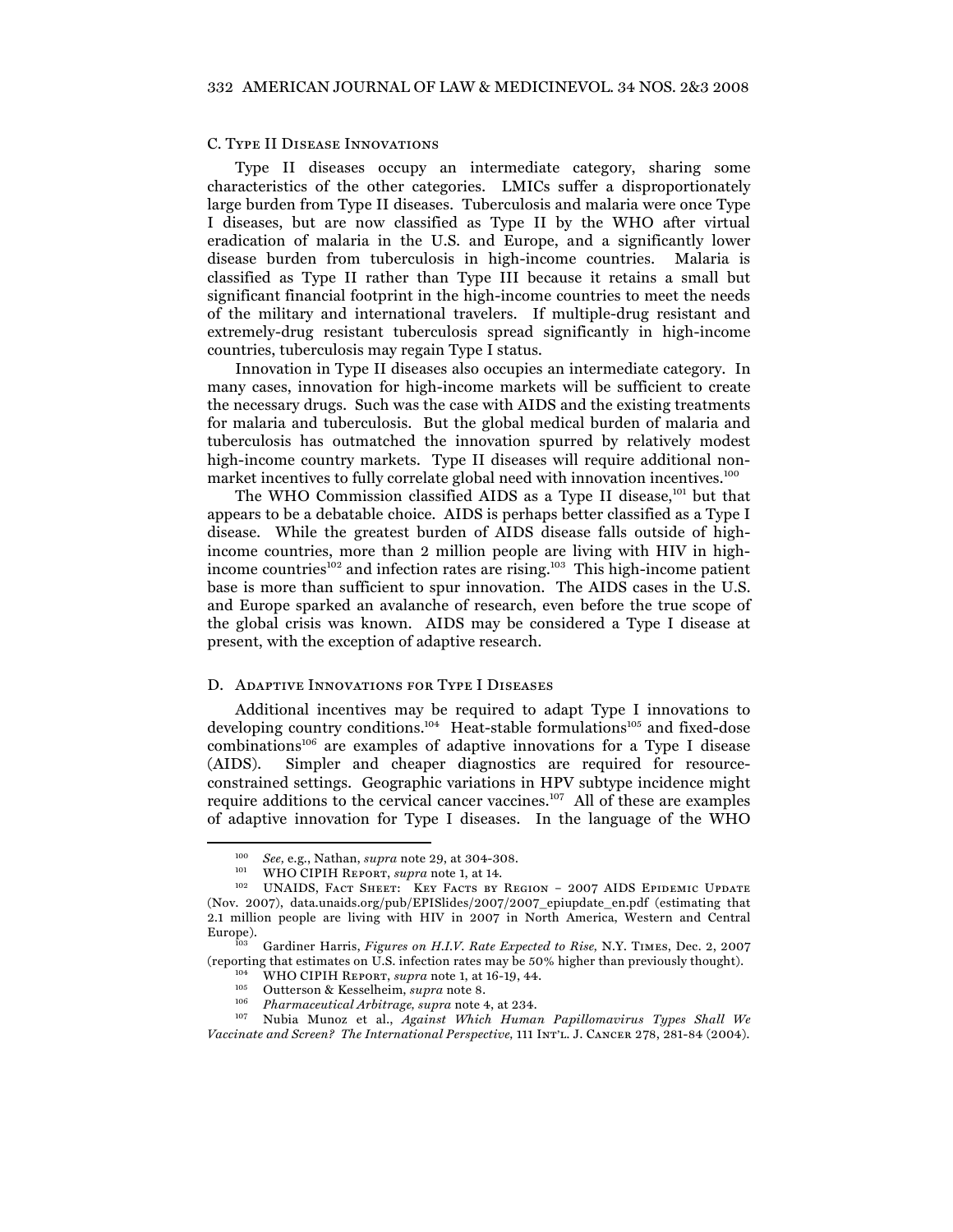DRAFT GLOBAL STRATEGY (2007), these are "needs of developing countries in relation to Type I diseases."<sup>108</sup> Some of this adaptive innovation may come from drug companies located in developing countries, where cost structures are lower and researchers may be closer to the ground.<sup>109</sup> Other adaptive innovations may require non-market incentives, similar to other neglected disease issues.

#### E. Important Distinctions Between Markets for Innovation and **MEDICINE**

The WHO typology is helpful for analyzing differences in the markets for innovation and medicine between high-income countries and LMICs. Disease-specific incentives are required for innovation market failures in Type II and III diseases, but limitations are not appropriate for access programs and TRIPS flexibilities. The relevant factors are summarized in Table 3 below:

|               | <b>Innovation Market</b>                                                                                                                                                                | <b>Medicine Market</b>                                                                                                                                                                                 |
|---------------|-----------------------------------------------------------------------------------------------------------------------------------------------------------------------------------------|--------------------------------------------------------------------------------------------------------------------------------------------------------------------------------------------------------|
| <b>Type I</b> |                                                                                                                                                                                         |                                                                                                                                                                                                        |
| - HICs        | High-income<br>country<br>purchasing power drives the<br>market (ex: Lipitor for high<br>cholesterol).                                                                                  | Patent<br>protection<br>and<br>sophisticated branding<br>and<br>marketing yield high<br>drug<br>prices.                                                                                                |
|               | Innovation follows purchasing<br>power rather than medical need<br>(ex: additional lifestyle and me-<br>too drugs rather than a first-in-<br>class Gram-negative antibiotic).           | The impact of high prices is<br>ameliorated by<br>private and<br>social insurance mechanisms,<br>relatively high per<br>capita<br>incomes, and (in some cases)<br>government monopsony<br>procurement. |
| - LMICs       | Adaptive R&D may be needed<br>for<br>account<br>resource-<br>to<br>constrained settings (ex. non-<br>refrigerated vaccines, polyvalent<br>HPV vaccines,<br>fixed-dose<br>combinations). | Patent-based pricing denies<br>access to the majority of direct<br>Robust generic<br>purchasers.<br>competition would drive prices<br>closer to marginal cost (ex.<br>unlicensed AIDS drugs)           |
|               | Regional companies may be<br>able to supply some adaptive<br>R&D. The balance must be                                                                                                   | LMIC governments and donors<br>have limited ability to subsidize<br>access (cf: Thailand & Brazil's                                                                                                    |

TABLE 3. MARKETS FOR INNOVATION AND MEDICINES, BY DISEASE TYPE AND INCOME LEVEL.

<sup>&</sup>lt;sup>108</sup> WHO, DRAFT GLOBAL STRATEGY AND PLAN OF ACTION ON PUBLIC HEALTH, Innovation and Intellectual Property: Progress to Date in Drafting Groups A and B 4-5, A/PI/IGWG/2/Conf.Paper No.1 Rev.1 (Dec. 14, 2007) [hereinafter WHO DRAFT Global Strategy (2007)].

<sup>&</sup>lt;sup>109</sup> WHO CIPIH REPORT, *supra* note 1, at 45.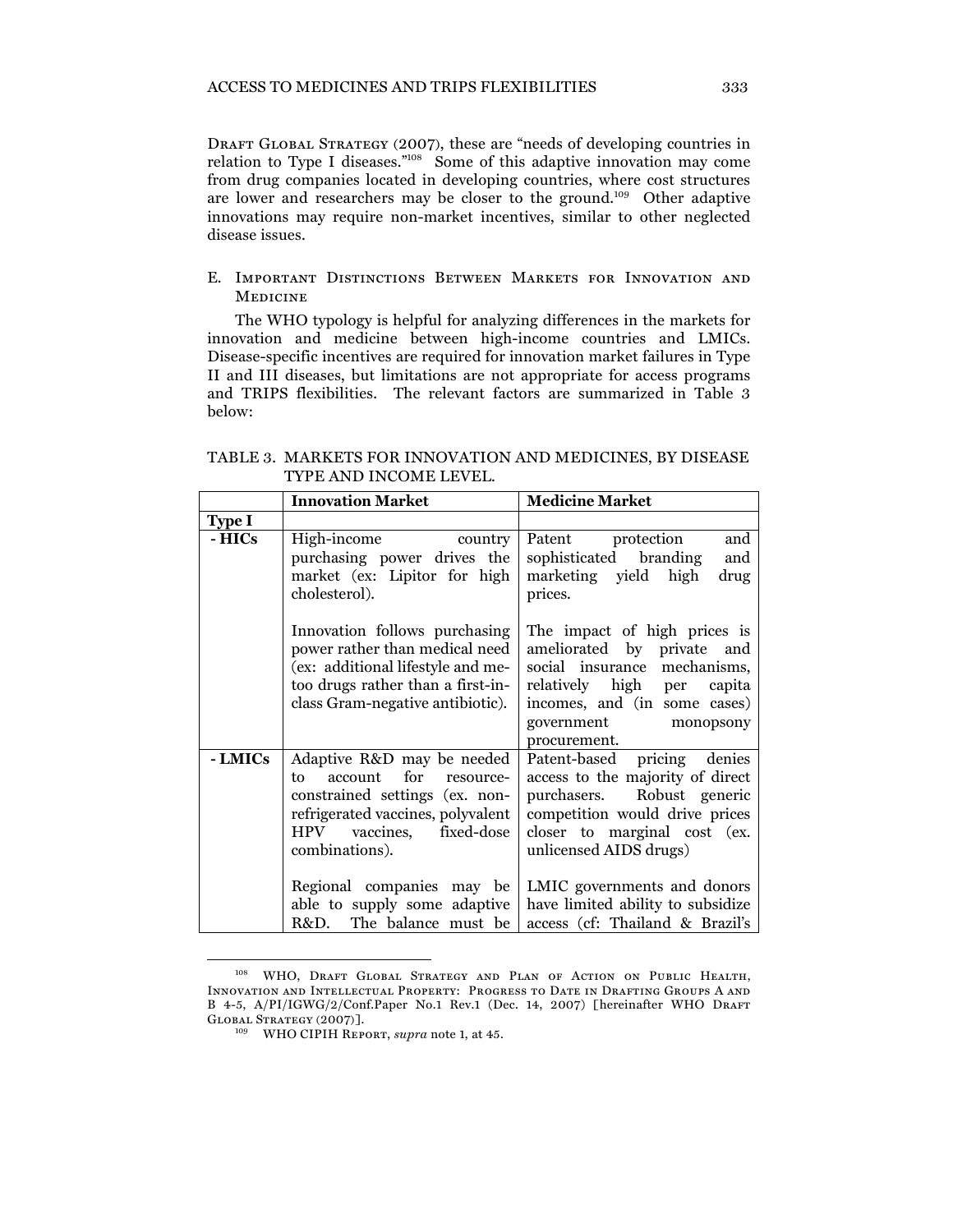|                 | provided through non-market   AIDS programs).                                                                                            |                                                                                                                                                                                                                                            |
|-----------------|------------------------------------------------------------------------------------------------------------------------------------------|--------------------------------------------------------------------------------------------------------------------------------------------------------------------------------------------------------------------------------------------|
|                 | incentives.                                                                                                                              |                                                                                                                                                                                                                                            |
| <b>Type II</b>  |                                                                                                                                          |                                                                                                                                                                                                                                            |
| - HICs          | Largely ignored by high-income<br>markets, except by tourists,<br>military and other modest<br>markets (ex: prophylaxis for<br>malaria). | Patented Type II innovative<br>medicines are generally limited<br>HIC citizens who<br>to<br>are<br>residents in LMICs (ex: military,<br>tourists, expats, wealthy local<br>elites).                                                        |
| -LMICs          | Adequate levels of innovation<br>require additional R&D support<br>from non-market incentives<br>(ex: malaria vaccine)                   | LMIC governments and donors<br>have limited ability to subsidize<br>access. Best medical practice<br>may require significant subsidies<br>prevent resistance<br>to<br>to<br>communicable diseases (ex:<br>subsidies for ACTs for malaria). |
| <b>Type III</b> |                                                                                                                                          |                                                                                                                                                                                                                                            |
| - HICs          | No market in HICs.                                                                                                                       | No medical need in HICs.                                                                                                                                                                                                                   |
| - LMICs         | These very neglected diseases                                                                                                            | Significant unmet medical need                                                                                                                                                                                                             |
|                 | require non-market incentives                                                                                                            | in LMICs.                                                                                                                                                                                                                                  |
|                 | to support innovation.                                                                                                                   |                                                                                                                                                                                                                                            |

#### V. DISEASE-SPECIFIC LIMITATIONS IN THE WHO IGWG

With this background, we now turn to the current discussions within the WHO IGWG concerning disease-specific limitations. The December 14, 2007 draft of the WHO DRAFT GLOBAL STRATEGY  $(2007)^{110}$  frequently uses the following disease-limiting phrase or its permutations: "diseases which disproportionately affect developing countries." The phrase was  $disproportionately$  affect developing countries." $111$ prominently discussed in the WHO CIPIH REPORT,<sup>112</sup> and was mentioned in the World Health Assembly Resolution that established the IGWG.<sup>113</sup> The phrase is occasionally used as an apparent synonym for Type II and III diseases.

#### A. THE U.S. POSITION

 $\overline{a}$ 

The United States Government appears to consider the phrase as a limitation on access programs. In the U.S. COMMENTS to the WHO Elements of a Global Strategy (2006), the United States claimed that the IGWG's mandate was limited to Type II and III diseases:

<sup>110</sup> WHO Draft Global Strategy (2007). An earlier draft is WHO, Elements of a Global Strategy and Plan of Action, A/PHI/IGWG/1/5 (Dec. 8, 2006) [hereinafter WHO ELEMENTS OF A GLOBAL STRATEGY (2006)].

<sup>&</sup>lt;sup>111</sup> WHO DRAFT GLOBAL STRATEGY (2007), at 3-5 ¶¶ 3, 4, 13, 14(a), 14(b).<br><sup>112</sup> WHO CIPIH REPORT, *supra* note 1.

<sup>&</sup>lt;sup>113</sup> World Health Assembly [WHA] Res. 59.24 (May 27, 2006).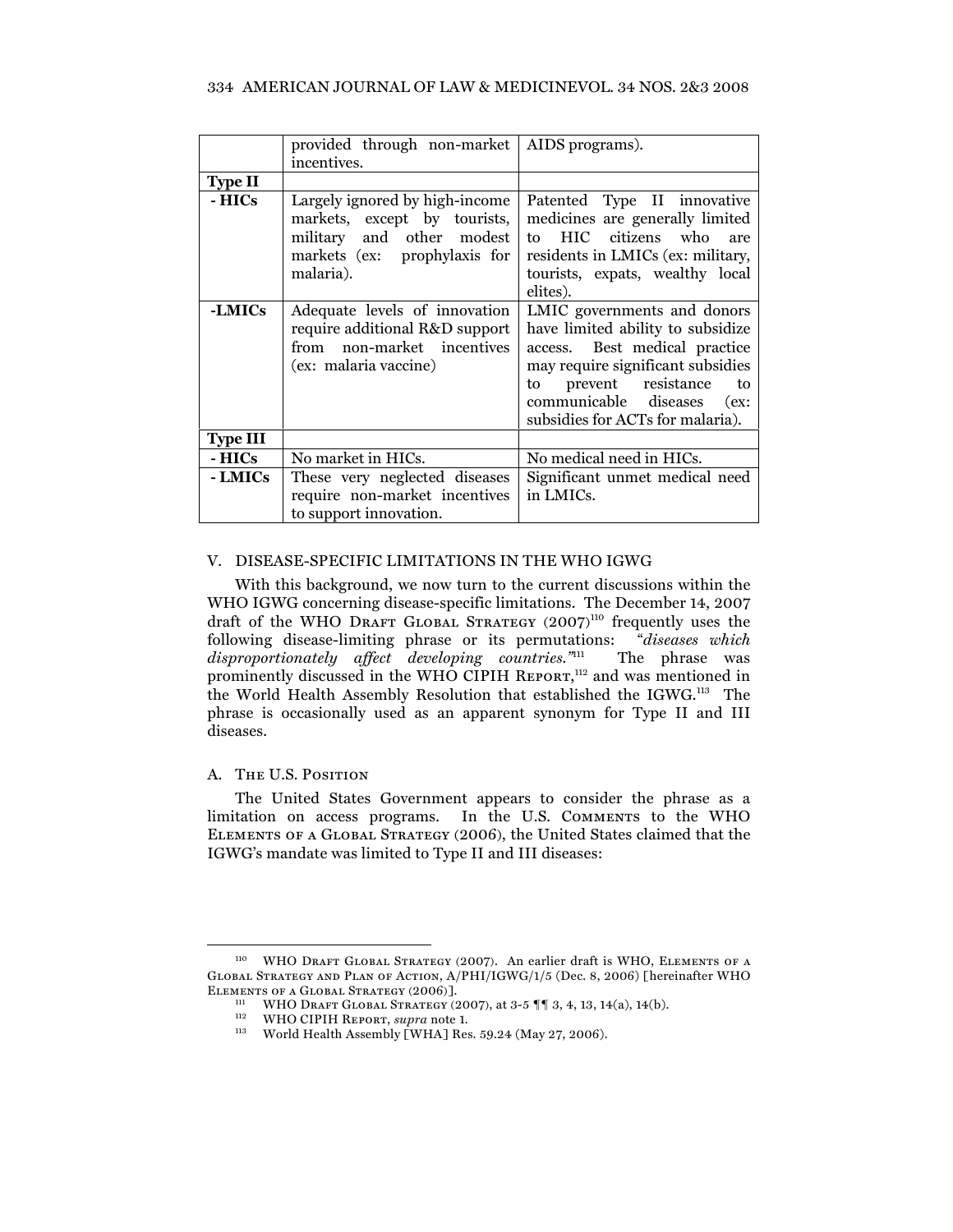The IGWG should not consider Recommendation 2.4 as the focus of its work should be on diseases that disproportionately affect developing countries, more commonly referred to as Type II and Type III diseases.<sup>114</sup>

The United States was commenting on Recommendation 2.4 from the WHO CIPIH Report, which explicitly included Type I diseases in its ambit:

When addressing the health needs of people in developing countries, it is important to seek innovative ways of combating Type I diseases, as well as Type II and Type III diseases. Governments and funders need to assign higher priority to combating the rapidly growing impact of Type I diseases in developing countries, and, through innovation, to finding affordable and technologically appropriate means for their diagnosis, prevention and treatment.<sup>115</sup>

Other actions by the U.S. Government have attempted to limit IGWG consideration of TRIPs flexibilities, especially with regard to Type I diseases. For example, the WHO CIPIH REPORT<sup>116</sup> and the World Health Assembly Resolution  $59.24^{\text{117}}$  supported the use of TRIPS flexibilities by developing countries. The WHO Elements of a Global Strategy (2006) included the following "areas for action:"

6(a) enact legislation in developed and developing countries for application of the flexibilities provided for in TRIPS and other international agreements

6(f) assure that bilateral trade agreements do not seek to incorporate "TRIPS-plus" protection in ways that might reduce access to medicines in developing countries

6(i) focus on specific aspects of the intellectual property system, such as test data exclusivity, 'me-too' patents, and patent linkages

7(i) take necessary legislative steps in developed countries, and other countries with manufacturing and export capacity, to allow compulsory licensing for export consistent with the flexibilities provided for in TRIPS

7(j) provide in national legislation for measures to encourage generic entry on patent expiry, such as the 'early working' exception, and more generally policies that support greater competition between generics, whether branded or not, as an effective way to enhance access by improving affordability; restrictions should not be placed on the use of generic names<sup>118</sup>

l

<sup>114</sup> U.S. COMMENTS, supra note 65, at 2.

<sup>115</sup> WHO CIPIH REPORT, supra note 1, at 48 (Recommendation 2.4).

<sup>116</sup>  $\frac{116}{117}$  *Id.* at 22.

WHA Res. 59.24, supra note 113, at  $\S 2 \nparallel 4$ .

<sup>118</sup> WHO ELEMENTS OF A GLOBAL STRATEGY (2006), supra note 110, at 6-8.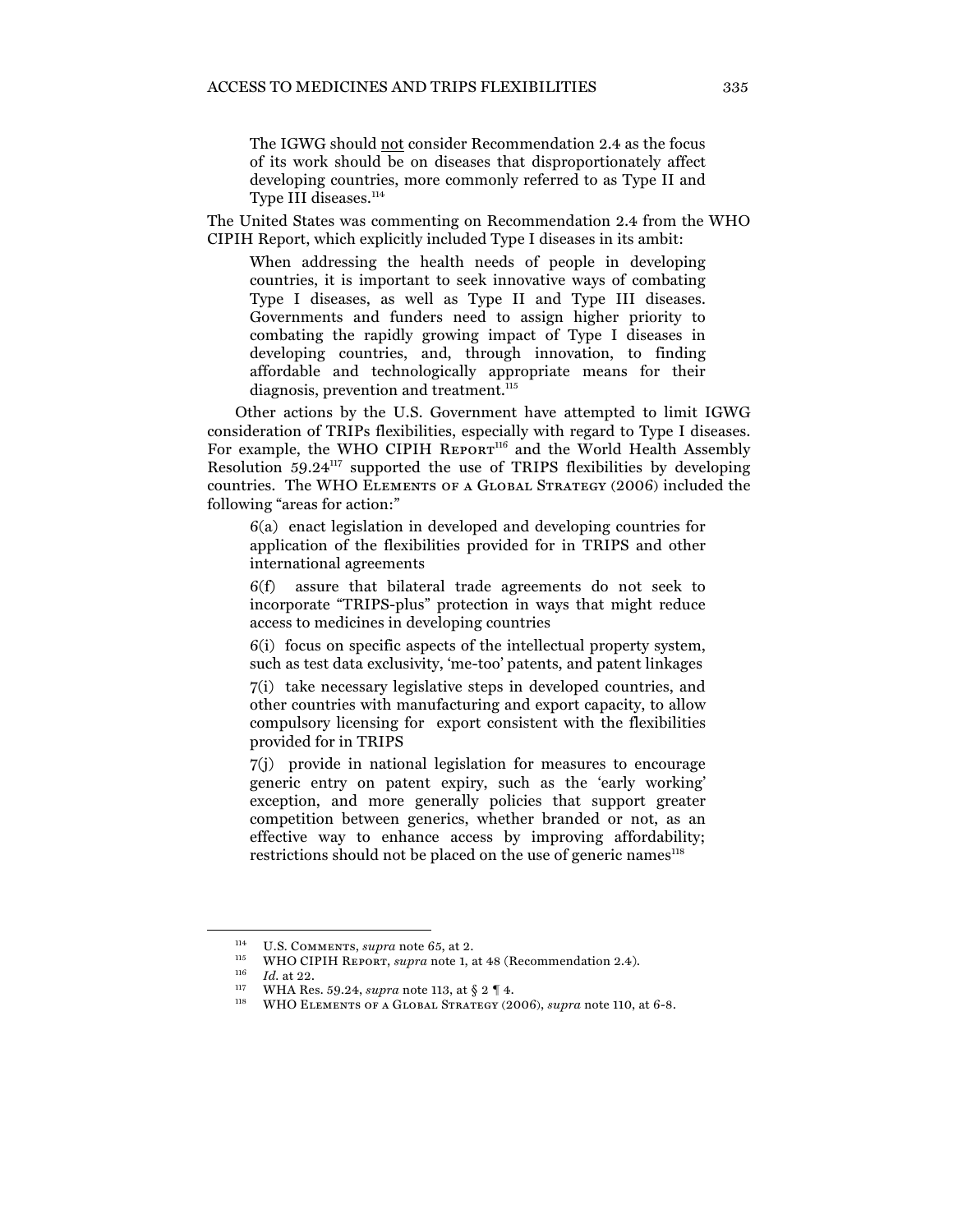The U.S. Comments requested that these discussions of TRIPS flexibilities be excluded from the WHO IGWG process:<sup>119</sup>

Accordingly, the IGWG should not consider Subsection (a) of Paragraph Six of the document. The WHO Secretariat should not expand its work on matters better addressed by another international organization. Therefore, the IGWG should not consider Subsections (f) and (i) of Paragraph Six of the document, because they more appropriately fit within the scope and mandate of the WTO and WIPO.<sup>120</sup>

While Subparagraph (j) of Paragraph Seven is important when balanced with incentives to develop new drugs, neither subparagraph (i) or (j) are appropriate areas of action for the WHO Secretariat; thus the IGWG should not consider them.<sup>121</sup>

The U.S. Comments are thus making a narrow, technocratic argument that the WHO is an inappropriate forum for discussing the intellectual property rights issues relating to access to medicines. They are trying to prevent discussion in a forum that might actually give some weight to global health. This argument ignores the history of the IGWG process, which was designed to offer a balanced, integrated analysis of intellectual property rights, innovation and public health. Each step of this process has highlighted all three issues: The WHO Commission on Intellectual Property Rights, Innovation and Public Health; the WHO CIPIH Report entitled Public Health, Innovation & Intellectual Property Rights; and the WHO IGWG on Public Health, Innovation and Intellectual Property. The WHO is not claiming exclusive jurisdiction over these issues, but merely the opportunity to speak to issues which impact global public health.

#### B. Disease-Specific Limitations Are Not Appropriate

Nothing in the TRIPs Agreement or the Doha Declaration limits access programs or TRIPS flexibilities to Type II and III diseases. Neither does the WHO CIPIH REPORT, which cannot be read as arguing for any such restriction.

The phrase "diseases which disproportionately affect developing countries" is best understood as an explanation for why the market has failed to produce medicines for neglected (Type II) or very neglected (Type III) diseases: diseases which disproportionately affect poor people in LMICs are not an attractive market for the patent-based drug industry. As the WHO CIPIH Report concluded:

<sup>&</sup>lt;sup>119</sup> U.S. COMMENTS, supra note 65, at 4-6,  $\P$  $7-8$ . The U.S. COMMENTS suggest that the WTO and WIPO are the better fora.

 $120$  *Id. at* 5 | 6.

 $121$  *Id.* at 5 | 7.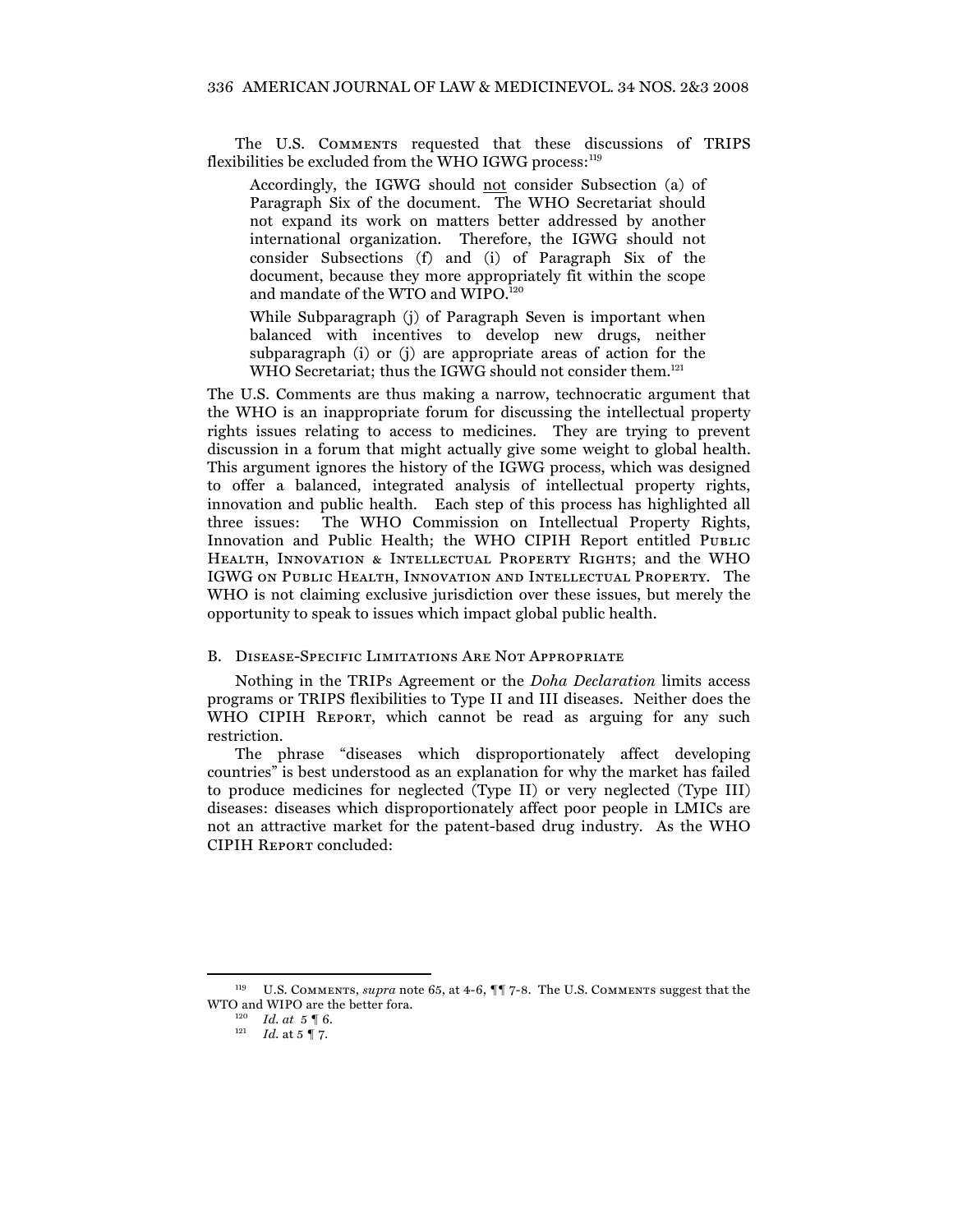Too few R&D resources are directed to the health needs of developing countries. In the private sector, companies do not have the incentive to devote adequate resources to develop products specifically adapted to the needs of developing countries, because profitability is mainly to be found in rich country markets. The great majority of health research funded by the public sector, takes place in developed countries, and its priorities principally reflect their own disease burden, resource position and social and economic circumstances.<sup>122</sup>

Difficulties with the U.S. position are made more evident when one attempts to construct a list of qualifying diseases. The adverb "disproportionately" appears to require that incidence on a per capita basis be significantly higher. Surely the list includes all Type III diseases, including the very neglected tropical diseases, for by definition the *per capita* incidence is almost exclusively in LMICs. Similarly, the largest Type II diseases such as malaria and tuberculosis appear to qualify. For all of these diseases, markets are unable to stimulate the R&D required for global health.

AIDS presents a more troublesome case. The incidence and burden of AIDS falls disproportionately on sub-Saharan Africa, but the same may not hold true for India or China. As discussed above, AIDS may not be properly classified as a Type II disease at all, and its incidence is rising in the United States.<sup>123</sup>

Other infectious diseases are quite common in LMICs, and result in a substantial burden of disease there. In general, the incidence of infectious diseases falls disproportionately in LMICs, but significant medical need exists also in high-income countries for many infectious diseases.<sup>124</sup>

Most noncommunicable or chronic diseases would probably not qualify. While heart disease, depression, stroke, and diabetes are certainly major contributors to the burden of disease in LMICs, they do not impose a disproportionately higher *per capita* burden. If the phrase "diseases which disproportionately affect developing countries" is considered a limitation on access programs and TRIPS flexibilities, then almost all chronic and noncommunicable diseases must be excluded.

Clearly, this is not an acceptable result. This interpretation is without support in the WHO CIPIH Report, and is at odds with the mandate of the WHO IGWG. The Report does not limit access programs or TRIPs flexibilities to specific diseases. In fact, it recommended exactly the opposite. Recommendations 4.13 to 4.27 are primarily concerned with encouraging developing countries to take advantage of TRIPS flexibilities and other laws in order to protect public health, without any limitations as to disease.<sup>125</sup> Recommendation 4.7 specifically includes noncommunicable diseases:

l

<sup>122</sup> WHO CIPIH Report, supra note 1, at 172.

<sup>123</sup> See infra Part IV.C.

 $124$  See, e.g., Elli Klein et al., Hospitalizations and Deaths Caused By Methicillin-Resistant Staphylococcus aureus, United States, 1999-2005, 13 Emerging Infectious Diseases 1840 (2007); R. Monina Klevens et al., Invasive Methicillin-Resistant Staphylococcus aureus Infections in the United States, 298 J. Am. MED. Ass'n. 1763 (2007).

<sup>&</sup>lt;sup>125</sup> WHO CIPIH REPORT, supra note 1, at 180-82.